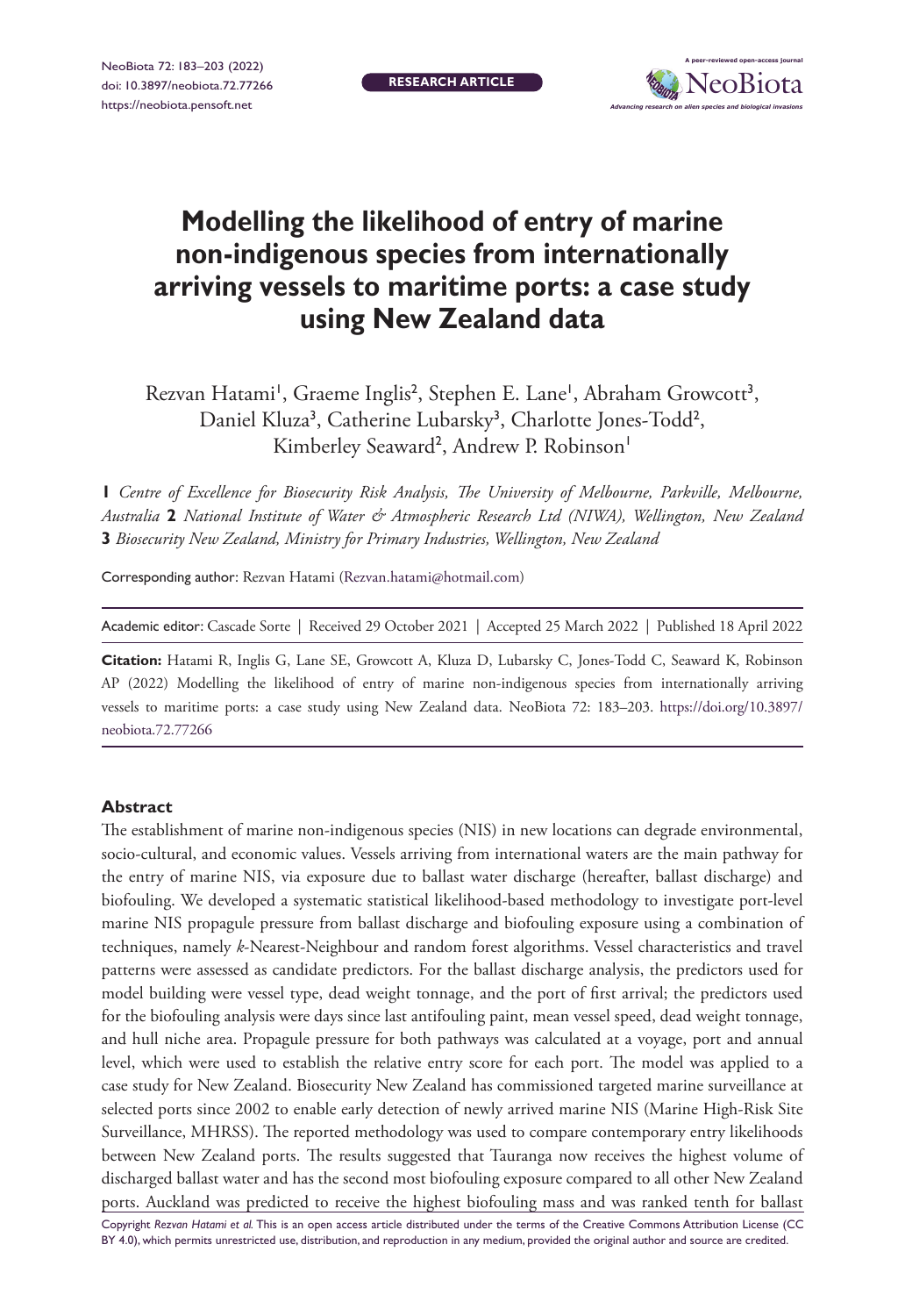discharge exposure. Lyttelton, Napier, and New Plymouth also had a high relative ranking for these two pathways. The outputs from this study will inform the refinement of the MHRSS programme, facilitating continued early detection and cost-effective management to support New Zealand's wider marine biosecurity system. More generally, this paper develops an approach for using statistical models to estimate relative likelihoods of entry of marine NIS.

#### **Keywords**

ballast water, biofouling, biosecurity, marine ecosystems, non-indigenous species, vessels

#### **Introduction**

Marine ecosystems are vulnerable to the introduction of non-indigenous species (NIS) through human activities such as international trade and transportation, which have increased greatly in the last fifty years (Hulme 2009). International marine shipping, which contributes to 90% of world trade, is a leading source of introduction of many marine NIS (Hewitt et al. 2009; Hulme 2009; International Maritime Organization [IMO] 2017). Marine NIS have the potential to impact upon environmental, sociocultural, and economic values. For example, in 1991, the outbreak of a virulent strain of cholera infected one million people and claimed thousands of lives and was linked to the discharge of ballast water in Peru (McCarthy and Khambaty 1994; Tauxe et al. 1995; Kolar and Lodge 2001). Therefore, it is essential to describe existing patterns of invasion and forecast future invasions for improving management of marine ecosystems (Drake and Lodge 2004).

The two main pathways associated with the spread of marine NIS via shipping are ballast water discharge (hereafter, ballast discharge) and biofouling exposure (Hewitt and Campbell 2010). Until recently, ballast water was thought to be the major contributor to marine NIS spread; however, the biofouling pathway has been assessed to be as great, if not a higher threat (Cordell et al. 2009; Hewitt and Campbell 2010; Bell et al. 2011). In New Zealand, it has been estimated that between 69–90% of established marine NIS are likely to have been introduced via biofouling, with ballast discharge being the second most important pathway (Cranfield et al. 1998; Kospartov et al. 2008). International and national policies have been implemented to minimise the spread of marine NIS through ballast water and biofouling, and New Zealand is currently the only country to have enacted mandatory biofouling regulations (Georgiades et al. 2020).

The use of predictive models can be a powerful tool for helping to understand the dynamics of invasion pathways through the exploration of factors that influence propagule pressure (Verling et al. 2005). Variables that influence propagule pressure can be classified as voyage properties (e.g., duration, source region, visited locations, arrival date or season), vessel characteristics (e.g., size, ballast water capacity, niche area type and extent) and behaviours (e.g., compliance with regulations), all of which influence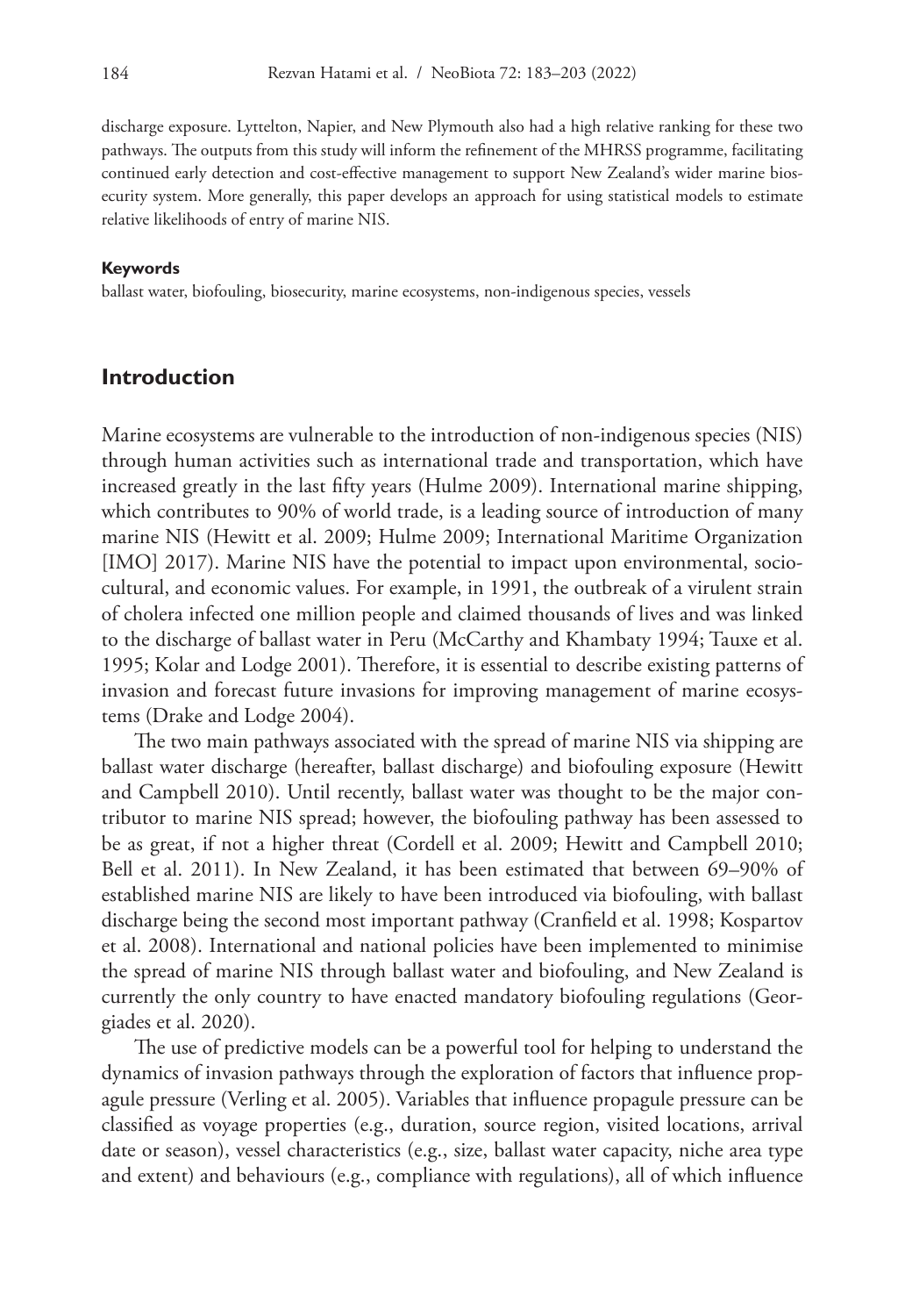the likelihood of entry for both pathways (McGee et al. 2006; Lacoursière-Roussel et al. 2012; Minton et al. 2015).

Many studies have identified high-risk invasion pathways (Cope et al. 2015), global hotspots of invasions (Drake and Lodge 2004), possible source ports of invasion (Paini and Yemshanov 2012), and high-risk vessels arriving from international ports (Clarke et al. 2017). However, few studies have established how information about vessel traffic patterns and vessel characteristics for ballast water and biofouling pathways can be integrated to identify ports most likely to receive marine NIS. We demonstrate the use of an integrative modelling approach using the data available from New Zealand, to investigate propagule pressure differences among ports.

The Marine High-Risk Site Surveillance (**MHRSS**) Programme was established in 2002 to facilitate the early detection of selected marine NIS that were considered likely to impact on New Zealand's marine values. Currently, 11 ports and marinas are considered 'high-risk' for marine NIS entry and establishment (Seaward et al. 2015). The original site selection was based on proxy indicators using data from 1999, e.g., vessel visits and port habitat types (see Inglis 2001a, b, Inglis et al. 2006). Since the inception of this programme, changes in vessel movement patterns and behaviours are likely, and re-evaluation is appropriate. At the time of the study, the allocation of surveillance effort was identical to all ports except at Auckland, at which it was doubled.

The aim of this research is to develop a systematic statistical likelihood-based approach for predicting marine invasions. We investigate whether the ports and marinas currently surveyed as part of the MHRSS programme are most likely the locations where marine NIS will enter New Zealand with internationally arriving vessels via the ballast and biofouling pathways. We then assess whether the allocation of survey effort at each location should be modified based on these findings.

### **Methods**

Datasets were provided by Biosecurity New Zealand (**BNZ**), the government agency responsible for New Zealand's biosecurity system. The main challenge in predicting the hazard presented by ballast discharge for the current case study is that contemporary ballast discharge records were not available. BNZ collected ballast discharge intention declaration data up until 2008, but risk analysts were concerned that the pattern and volume of transits may have changed substantially, hence the need to connect the historical and contemporary data described below.

The challenge in predicting the hazard due to biofouling exposure is to construct a model that permits prediction of the biofouling level based on easily captured vessel statistics. As described below, we used data from a historical biofouling study to construct this model.

For vessel ballast water and biofouling pathways we used two sets of historical and contemporary data as described below.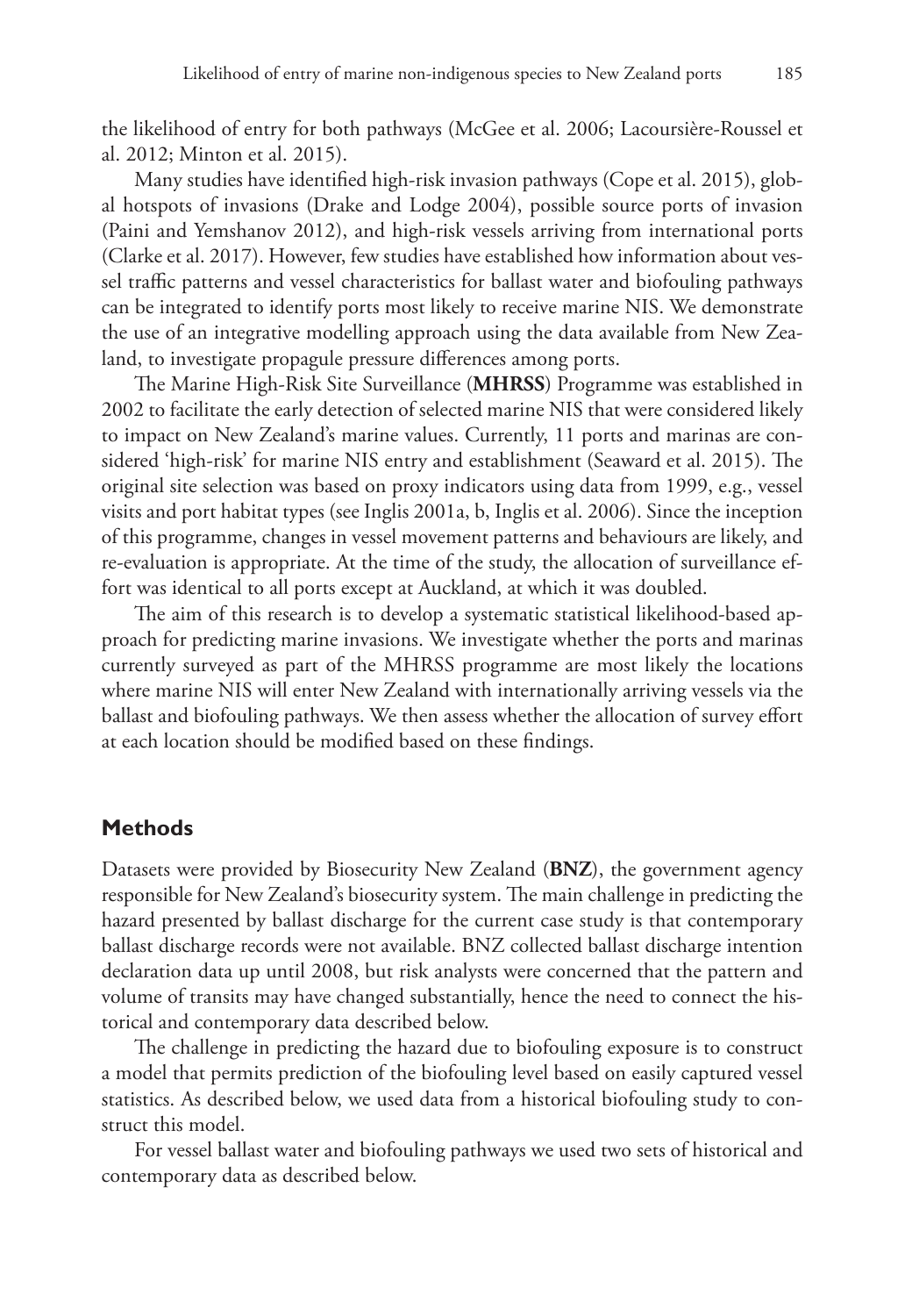## **Historical data**

#### Ballast discharge

A historical dataset of biofouling and ballast water declarations was compiled for vessels that visited New Zealand during 1998 to 2008, which contained records for 15,745 voyages by 2,607 vessels. This dataset contained information on the vessel's physical and voyage characteristics, and ballast discharge volumes detailed for each ballast tank. This dataset was examined to determine: (i) unique voyage and port visits by vessels and volumes of ballast discharged per vessel at each port, and (ii) management of the ballast and intention to discharge in New Zealand. The response variables used for ballast water modelling were the port of discharge and discharge volume per port. Vessel type, ballast capacity or Deadweight Tonnage (**DWT**), arrival port, and the intention of discharge were candidate predictor variables for estimating how much ballast water was discharged at each port. Arrival port is the first New Zealand port a vessel encounters in a voyage. Many voyages declared more than one port of ballast discharge, i.e., each journey has a first arrival port, but the vessel might visit other ports as part of the same voyage and discharge ballast. For example, a vessel's voyage to New Zealand may include visits to Whangarei, Tauranga and Auckland, with intended ballast discharge at Whangarei and Tauranga but not Auckland; here the recorded intended ballast discharge volumes for the first two ports (i.e., those at which ballast was discharged) were tallied. The historical data contained 15,628 unique voyages out of which 1,196 journeys had more than one port of ballast discharge. Out of 17,703 stops at ports of arrival, there were 6,287 incidents of reported ballast discharge. Note that the discharge may have presented an acceptable biosecurity risk, if the discharge were carried out in a regulated way, for example after open-ocean exchange. 'Intent to discharge' was not used as a predictor because there was poor agreement between the declared intention to discharge and the reported discharge volume. More information about this agreement can be found in the Suppl. material 1: Table S1 in the SM summarises the description of the variables used in the historical dataset for the ballast water analysis.

#### Biofouling

Biofouling on the submerged surfaces of 322 international merchant vessels was sampled by Inglis et al. (2010) upon arrival to New Zealand. This included 166 container and general cargo vessels, 49 passenger vessels, 37 roll-on roll-off (RoRo) / car carriers, 31 bulk carriers, 21refrigerated cargo ships, 12 tankers and 6 vessels of other miscellaneous class types. A standardised sampling design was used to collect samples of biofouling from the hull and external niche area surfaces of the vessels. A questionnaire administered to the vessel's master provided information on the design features of the vessel, hull maintenance record (e.g., age and type of antifouling coatings), and recent voyage history.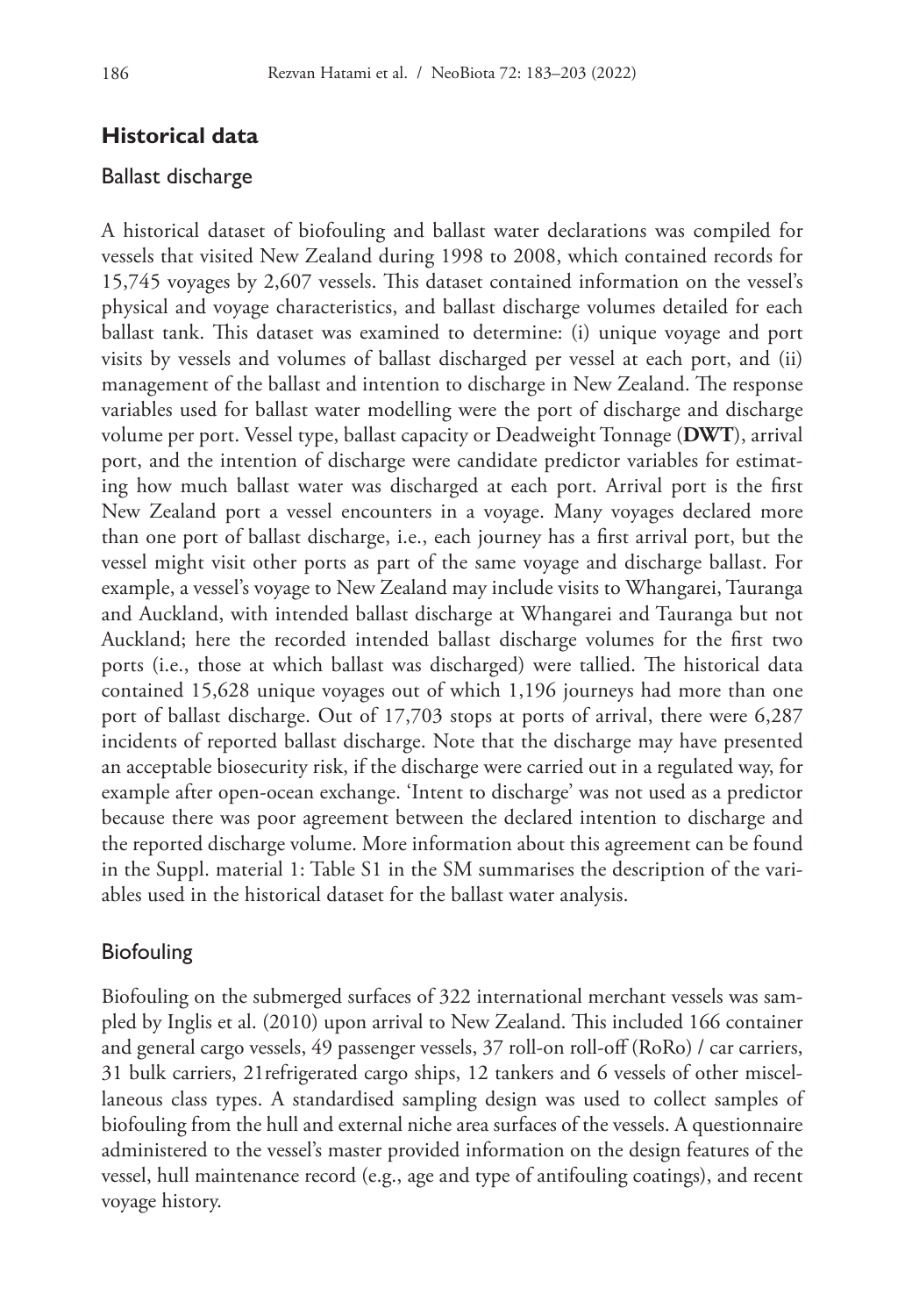Data on the presence and mass of biofouling from 314 of the merchant vessels and associated data from the questionnaire were used to build the biofouling model. As the contemporary arrival data to which the model would predict contained only limited information on the recent voyage history of the vessels, the models were fitted using variables from the historic study that could be easily matched to contemporary information collected by BNZ. They included design specifications of the vessel (e.g., class type, design speed), vessel age, niche area, the age of antifouling coatings on arrival, and the maximum periods of inactivity (lay-up) in any location. For biofouling data, the main two response variables were biomass of biofouling per square metre and presence/absence of any biofouling. The latter had a value of 1 whenever biofouling was present, and zero if there were no biofouling. This binary variable was used to correct mass; that is, whenever mass had a zero value, but biofouling was present, a correction value of 0.001 g was added to the mass. Predictor variables in the historical biofouling data were the age of antifouling coating, vessel type, vessel age, vessel speed, season, niche, and maximum duration of lay-up. The description of the variables and their ranges are given in the Suppl. material 1: Table S2.

### Data on contemporary shipping

Contemporary data sourced from BNZ on international vessel arrivals into New Zealand were a combination of two data sets. The first included data on vessel arrivals between January 2015 to December 2017, and was derived from mandatory pre-arrival documentation provided by the vessel master to BNZ (Ministry for Primary Industries 2019). These data were originally collected to aid in the tactical evaluation of biosecurity risks. The second data set included port-by-port arrivals by merchant vessels, including the ports of first arrival to New Zealand and coastwise voyages for the year 2016. These data were purchased from the Lloyd's Maritime Intelligence Unit, and used to verify the completeness of the BNZ data. Details of all data preparation for the analysis are provided in the Suppl. material  $1 - part 1$ . The same contemporary data were used for both ballast water and biofouling analysis, but a different set of predictors were selected for each.

#### Model construction

The ballast discharge model was used to predict the total annual volume of ballast water discharged at each New Zealand port. The contemporary data lacked ballast discharge information, so we had to predict it from historical data. The models were built to predict ballast discharge at each port as a function of arrival port and ship characteristics.

The historical biofouling data from Inglis et al. (2010) were used to fit a model that predicted the presence and biomass of biofouling on vessels that arrived in New Zealand between 2015 and 2017. The total mass of biofouling on a vessel was estimated as the product of its estimated mass per unit niche area (i.e., density) and the total niche area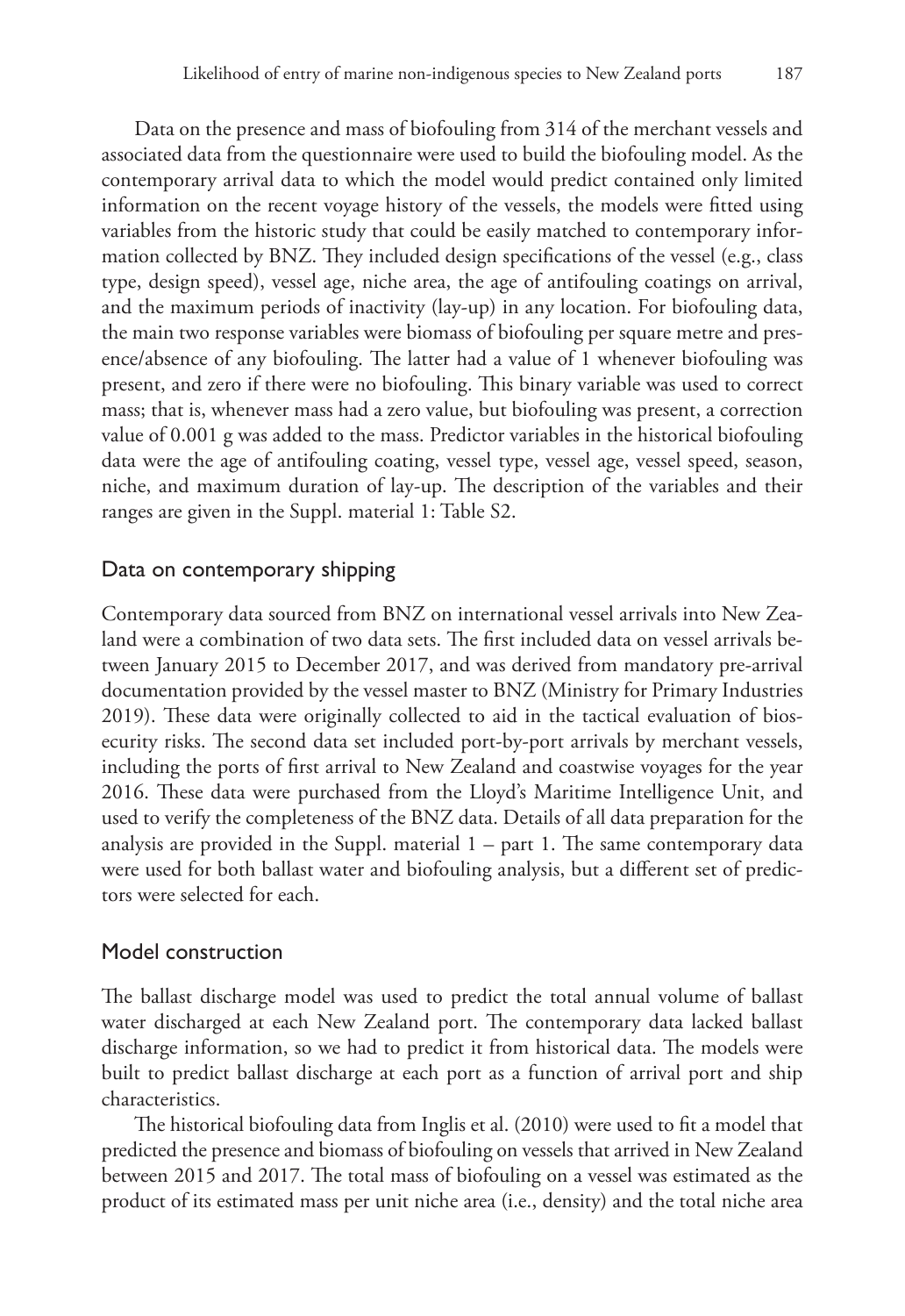for the vessel. A model was constructed from historical data to predict the presence and per unit area of biofouling in niche areas of the vessels as a function of vessel characteristics such as the age of antifouling coatings on the vessel, and the frequency and duration of lay-up periods. As most biofouling occurs in niche areas (Inglis et al. 2010; Davidson et al. 2016), the total mass of biofouling on a vessel was estimated by calculating the total area of niches on each vessel using relationships developed by Moser et al. (2016) and scaling the predicted density for the entire vessel hull area. This model was then applied to the contemporary vessel data to predict port-level exposure to biofouling. Additional details about the modelling approach can be found in the Suppl. material 1 – part 3.

#### Ballast water

This section reports construction of an algorithm to predict the volume (and at which ports) a vessel will discharge their ballast water, given their vessel-level characteristics (e.g., type, DWT, Ballast capacity) and journey-level information. The complex aspect of this endeavour is that after entering New Zealand's waters, each vessel may visit more than one port, with the possibility of discharging ballast water at one or more of the ports visited. As a result of discharging at one or more ports, the variable of interest is structured as a vector for each vessel, so any algorithms investigated are required to take this vector-based outcome into account.

### *k*-Nearest-Neighbours

An algorithm based on *k*-Nearest Neighbours (KNN, Fix and Hodges 1951) was developed to simultaneously predict which ports a vessel may visit and the subsequent discharge amount. For each journey in the contemporary data, this algorithm finds the *k* most similar journeys in the historical data based on some measure of similarity and uses the average ballast discharge from those journeys as a prediction of the discharge for the contemporary journey.

Denoted by X the  $n \times p$  matrix of data used for model training (the training data is the historical data as described in the Suppl. material  $1 - part 1$ , where n is the number of voyages (observations) and p is the number of fields (predictors) in the data; let Y be the corresponding  $n \times v$  matrix of discharge volumes, where v is the number of ports. Let  $z_j$  be a vector of length p, containing the predictors for the j<sup>th</sup> voyage in the contemporary data, for which we wish to predict ballast discharge, $\hat{\textbf{y}}_{j}$ , at each of the ports. KNN algorithm as applied to ballast discharge data can be explained as below:

1. Repeat for  $j = 1,...,m$ , where m is the number of voyages in the contemporary data for which we wish to predict:

a) Calculate  $D(z_j, X)$ , the distance from  $z_j$  to each of the rows  $xi$ ,  $i = 1, ..., n$ in the training matrix *X*.

b) Find S, the set of the  $k^{th}$  smallest distance in  $D$  (if there are ties, keep these in the set).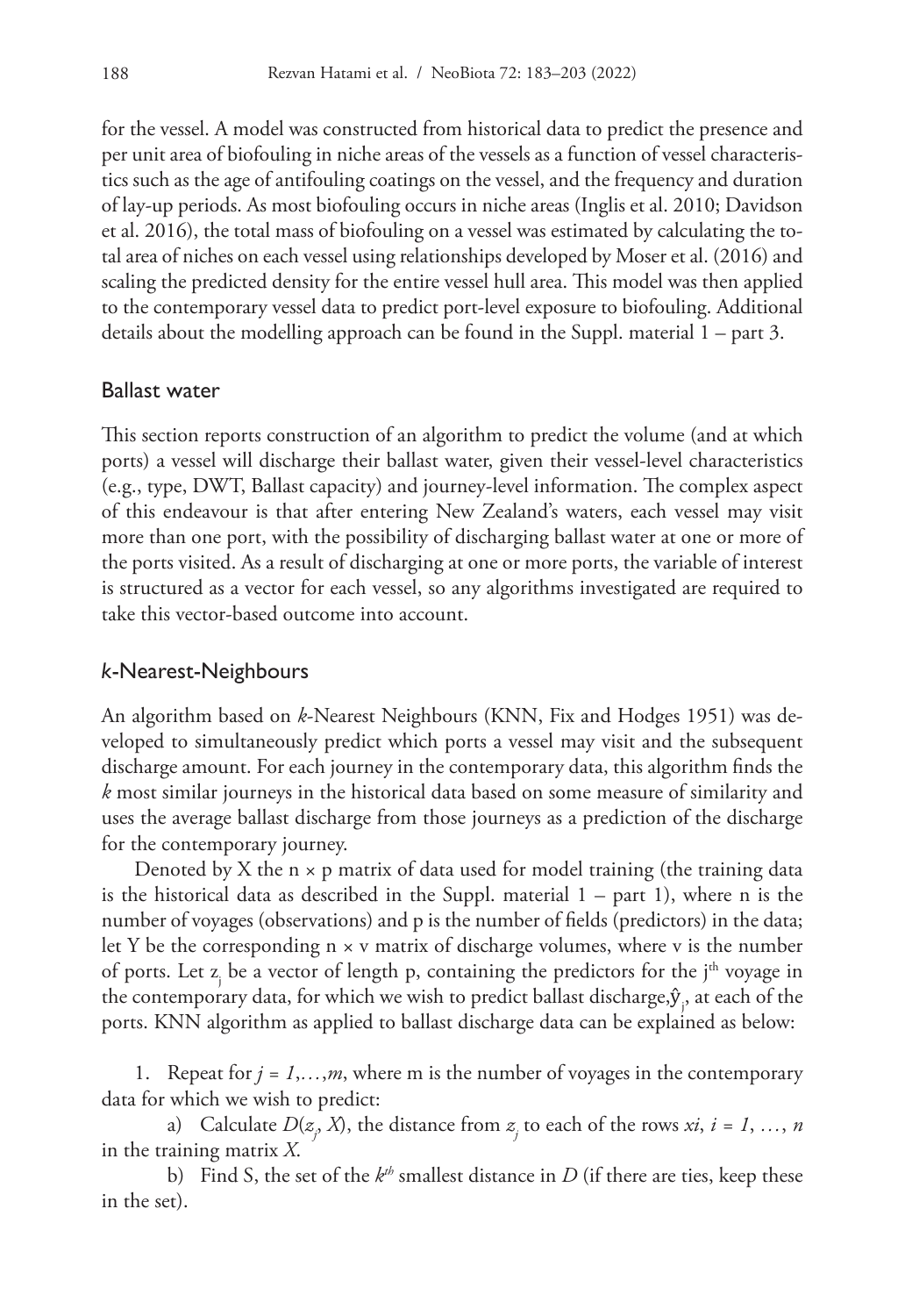c) Calculate

$$
\hat{\mathcal{Y}}_j = \frac{1}{|S|} \sum_{i \in S} \mathcal{Y}_i
$$

i.e., the predicted discharge values are the average of the  $k<sup>th</sup>$  nearest neighbours discharges.

- 2. For each year *t* in the contemporary data:
	- a) Find  $S_{\text{triv}}$ , the set of all voyages arriving at port *v* during year *t*.
	- b) Calculate

$$
\hat{B}_{t[v]} = \sum_{i \in S_{t[v]}} \hat{y}_{t[j]}
$$

i.e.,  $\hat{B}_{\text{rel}}$  is the total predicted ballast discharge in port *v* during year *t*.

The KNN algorithm does not work for categorical predictors, as there is no defined distance metric for mixtures of categorical and numerical predictors. To allow for categorical predictors (such as vessel type), the KNN algorithm was implemented on numerical predictor matrices created within each level of a category. For example, to use vessel type and dead weight tonnage as predictors, the algorithm was run on the matrix X formed from the subset of voyages from each level of vessel type until all predictions were made.

The historical data were structured such that each row of the dataset represented a single event in a vessel's voyage. For example, one row may consist of the arrival event, with no discharge, and the next row a discharge event for the same vessel at a different port. It was important that if a vessel did not discharge in a port, then this non-event was not recorded. In order to have a complete vector response for each voyage, it was reasonably assumed that non-events resulted in a 0 discharge being recorded. An example of this transformation is provided in Suppl. material 1: Fig. S2 in the Suppl. material 1 – part 4.

### Choice of predictors and number of nearest neighbours, *k*

The choice of which predictors to include, and how many nearest neighbours to use in the prediction was made using cross-validation. Given our prediction target of total ballast water volume at a port within a year, our cross-validation strategy was to leave out a single year at a time to form the testing set, with the remaining year's data forming the training set. A schematic of cross-validation used for KNN analysis is given in Suppl. material 1: Fig. S3 in the Suppl. material 1 – part 4.

#### Model validation

In order to provide an unbiased validation of the chosen model and help understand its operational characteristics, the data were split into two: model-fitting data comprising all voyages within the years 1999 to 2005 (inclusive) and validation data comprising all voyages within the years 2006 and 2007.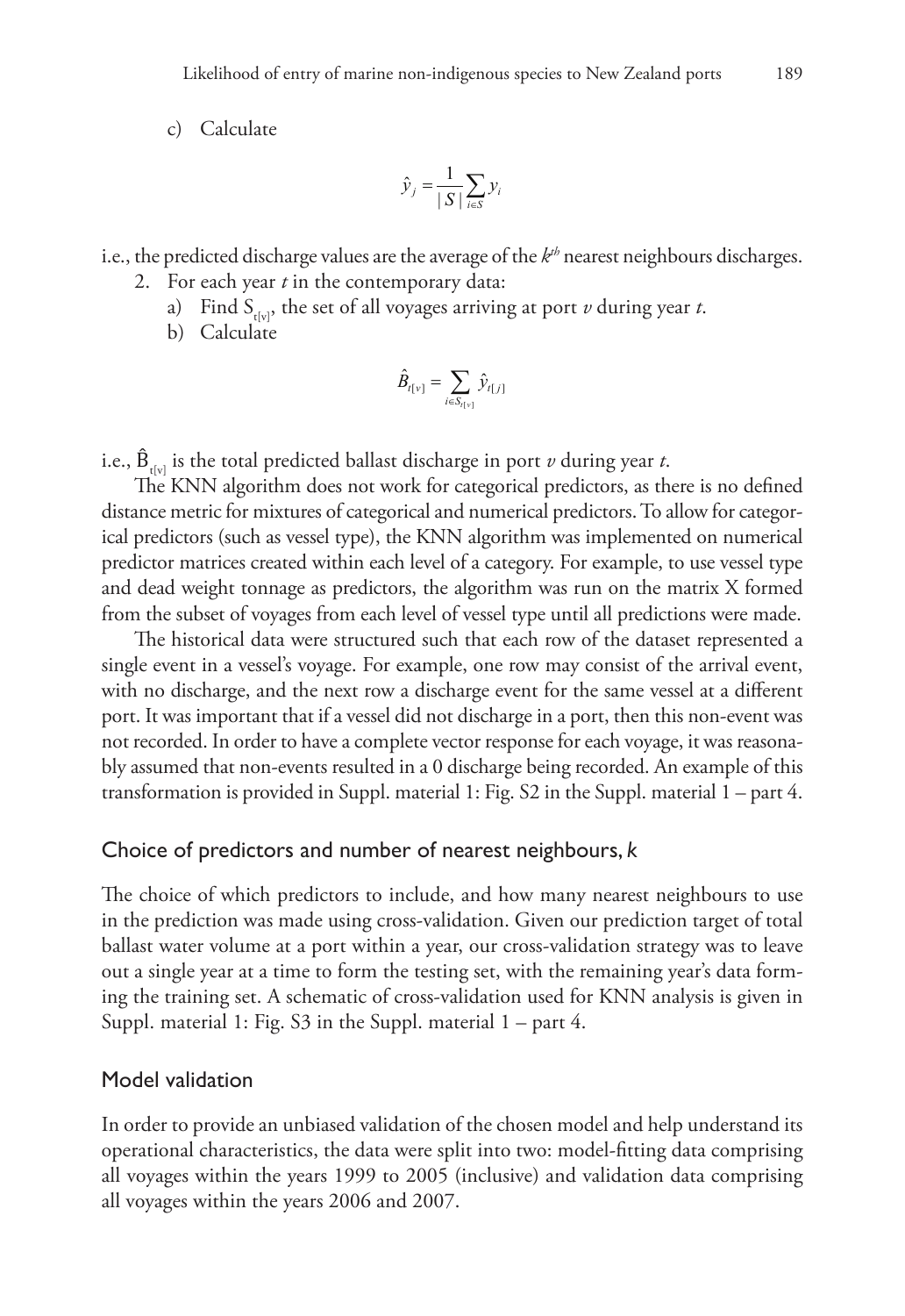#### Prediction errors

To estimate the prediction error from the KNN algorithm, a bootstrap procedure was used. Voyages were randomly sampled with replacement from the training data, and the KNN algorithm fit on each bootstrap sample. The standard deviation (and mean/ median) of total discharge within a port was calculated from 100 bootstrap resampled values of total discharge.

#### **Biofouling**

### Model selection

Several different modeling approaches were applied to the historical data in the process of model selection to estimate biofouling biomass for the contemporary dataset (Suppl. material 1 – part 6). Random forests provided the best model to obtain the prediction (Breiman 2001; Liaw and Wiener 2002; see Hastie et al. 2017 for a discussion) and we used quantile-regression random forests to obtain the distribution to represent the prediction uncertainty (Meinshausen 2017).

Random forests analysis was applied to the data because the algorithm is indifferent to the conditional distribution of the response variable, meaning that no special provisions need to be taken to allow for the heavy zero inflation. The random forest model explained about 15% of the variation in the biofouling mass, which was better than its alternatives. Quantile random forests was used to obtain journey-specific prediction distributions which could then be aggregated to obtain overall levels of uncertainty for the exposure of each port to biofouling for each year.

#### Model building for biofouling biomass

The likelihood of entry via biofouling was assumed to be proportional to the biofouling exposure at each port, each year. For a single vessel, this was assumed to be the predicted total mass of biofouling in the niche areas of the vessel (not including the hull as a niche area). However, the contemporary data did not contain biofouling mass measurements for each vessel but did contain measurements for each vessel's niche area in metres squared. To handle this, two models were constructed: a model to predict the biofouling mass per vessel as a function of several variables, and another model to predict the quantiles of the prediction distribution. The random forest model used the following continuous predictor variables: dry weight tonnage, days since last antifouling paint, niche area, and mean speed. Vessel type was assessed and was excluded from the models because the improvement of fit was insufficient.

To predict the density of biofouling for each vessel in the contemporary data, missing data were first handled using multivariate imputation via chained equations (Buuren and Groothuis-Oudshoorn 2010) to make five complete variant datasets, which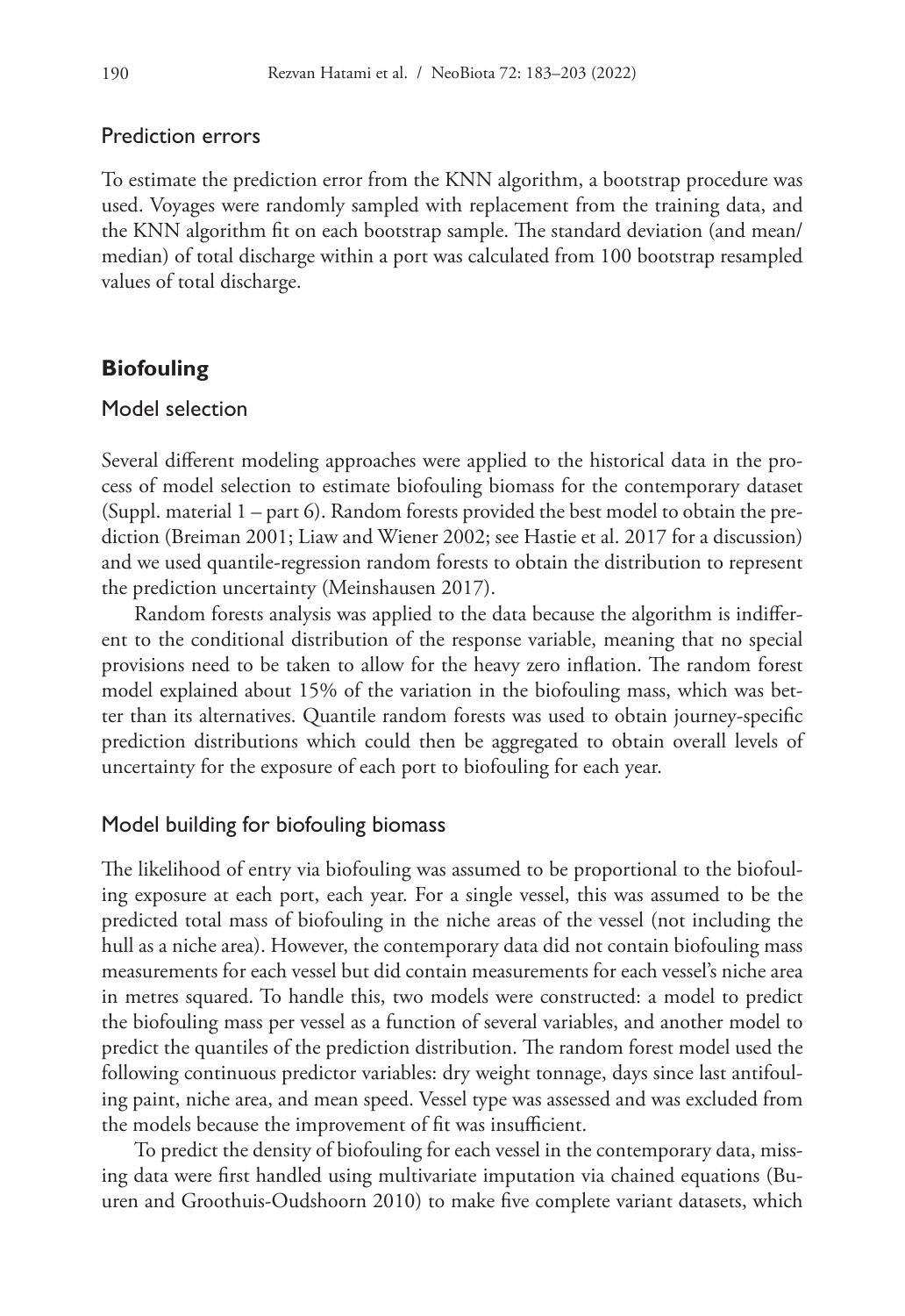were analysed in parallel. The random forest biofouling presence model was applied to each contemporary vessel movement, which gives an estimate of the quantum of biofouling. Then the prediction distributions were estimated using the quantile random forest. Once the density of biomass present on each vessel was predicted, it was multiplied by the niche area of the vessel to give a total niche biomass prediction, which was then used in the allocation procedure.

## Ranking ports by likelihood of marine NIS entry

We calculated an entry likelihood score from ballast discharge and biofouling propagule pressure on a scale of 0 (lowest) to 1 (highest). That is, the mean values from the estimated prediction distribution were scaled to each of the respective discharge and biofouling amounts by the maximum amount within the ports, which sets the scaled score to 1 for the port with the highest amount. We did not subtract the smallest so that no port was allocated a weight of 0. These scores were then averaged to give the relative entry likelihood score for each port. Weights were then calculated in proportion to these relative scores. The weights sum to 1 across the 15 ports and could, therefore, be used to allocate total surveillance effort among ports relative to the likelihood of entry of marine NIS for each port.

## **Results**

## Ballast discharge

We fitted the KNN model using all combinations of vessel type and arrival port as categorical variables, DWT or date of arrival as the nearest neighbour matrix, and  $k = 1,3,5$ nearest neighbours to the model data set. Results of the cross-validation in Table 5 (Suppl. material 1 – part 7) showed that the KNN that grouped by both port of arrival and vessel type included DWT for calculating nearest neighbours, and using five nearest neighbours performed the best, i.e., this combination of distance variables had the smallest RMSE value (88732.8 for  $k = 5$ ). A dataset of years 2006–2007 was used to test KNN validation by comparing the mean of predicted ballast water values (as predicted by the bootstrap) with the true values (Suppl. material 1: Fig. S18 in Suppl. material 1 – part 8). Based on the results of the KNN validation summarised in this Fig., the KNN models performed reasonably well for prediction; the observations follow the 1:1 line and double standard deviation lines for the port-level discharge mostly cross the line.

## Predicting contemporary ballast discharge

The best model arising from the cross-validation fitting study of the KNN algorithm as selected was used to predict contemporary ballast discharge per port. For this application, the full historical data (1999–2007) were used for training. Fig. 1 shows the mean and 10% and 90% quantiles as estimated by bootstrapping. Tauranga, with an average of 2255.73  $\pm$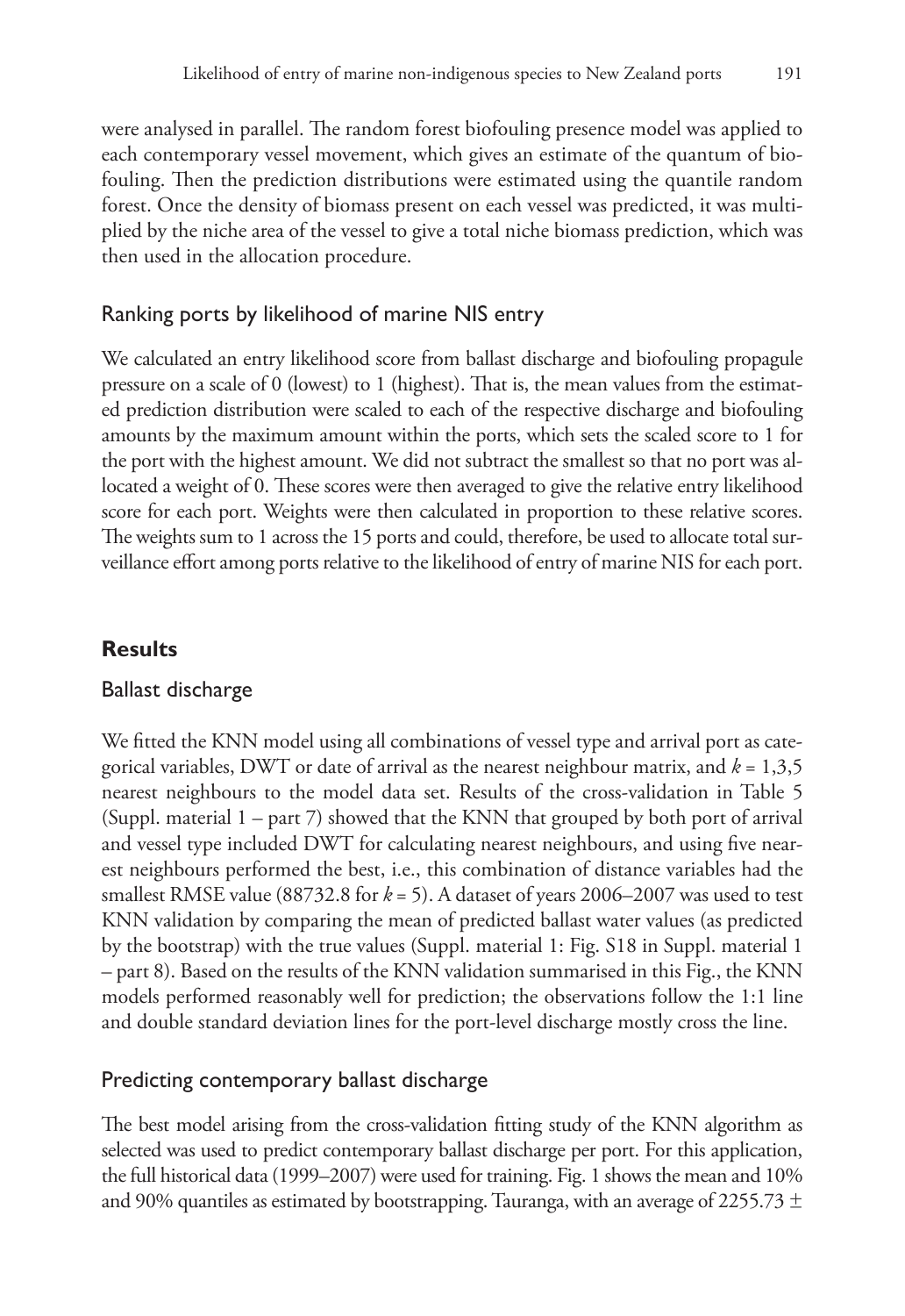

Grouping | 2015 | 2016 | 2017 | Averaged

Figure 1. Predicted ballast water discharge (kilotonnes) per port for the contemporary data. Data are the mean and standard deviation of total volume as estimated by bootstrapping. The figure displays the mean and 10% and 90% quantiles of the bootstrap distribution.

292.86 kilotons, had the highest predicted average ballast discharge across the years 2015– 2017, followed by New Plymouth (1025.22  $\pm$  231.89), Lyttelton (907.44  $\pm$  129.39), Taharoa (831.84  $\pm$  242.45), Napier (812.54  $\pm$  191.47), Whangarei (624.92  $\pm$  165.55), and Gisborne (575.33  $\pm$  160.74). For a port receiving a high number of vessels, Auckland had a low volume of discharge by comparison. Following an increase in 2016, the predicted ballast discharge decreased in 2017 in almost all ports (Fig. 1). The lowest predicted values for ballast discharge were observed in Milford Sound, Picton and Bluff, and zero for Westport.

#### **Biofouling**

Based on the Random Forest statistics, e.g., Gini impurity index and MSE (mean squared error), important variables for biofouling prediction were days since last antifouling paint, niche area, vessel speed and DWT. Variability in the modelling was accounted for by predicting quantiles of the vessel biomass (Fig. 2).

As summarised in Table 1, Auckland had the highest average predicted biofouling exposure, followed by Tauranga, Lyttelton, Napier, and Wellington. Ports with very low biofouling exposure were Whangarei, Gisborne, Picton, and Taharoa. Fig. 3 shows the variation of the actual biofouling and the prediction distribution, which demonstrates that the model is not of particularly good quality. That is, some of the data points, particularly for higher values of biofouling mass, are well below the 1:1 line, indicating an underestimation of higher values, which reflects regression to the mean.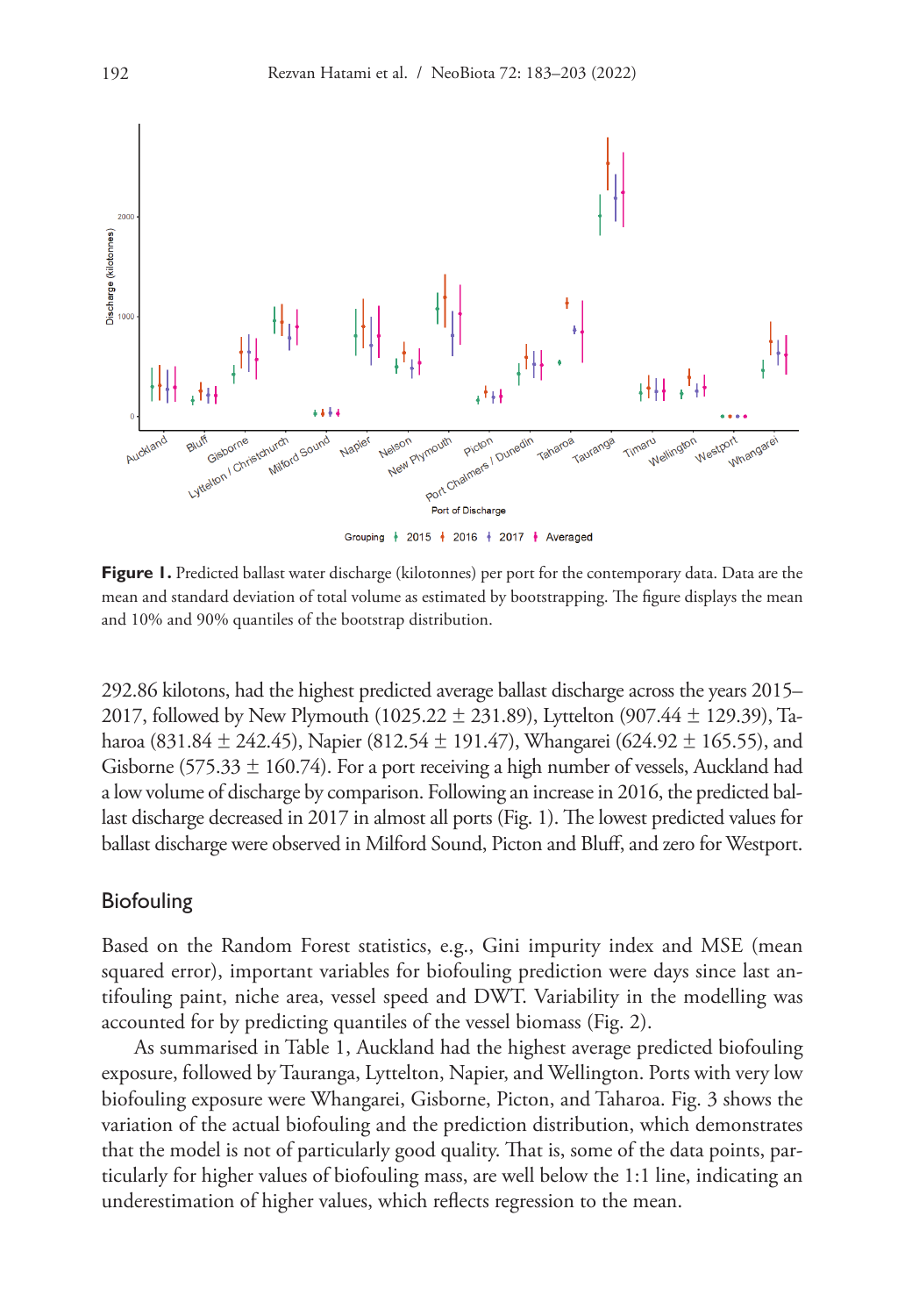

Figure 2. Predicted vessel biofouling exposure (tonnes) to each arrival port for the contemporary data (2015, 2016, 2017 and combined years). The median (dot) and 10% and 90% quantiles (upper and lower lines) of the prediction distribution are displayed.

**Table 1.** Predicted biofouling exposure and 10–90% quantile for the ports with the highest average biofouling mass as illustrated in Fig. 2.

| Port       | Predicted biofouling exposure (tonnes/year) | $10-90\%$ quantile (tonnes/year) |
|------------|---------------------------------------------|----------------------------------|
| Auckland   | 70                                          | $58.4 - 86.02$                   |
| Tauranga   | 65.37                                       | $49.62 - 79.82$                  |
| Lyttelton  | 30.83                                       | $23.11 - 39.1$                   |
| Napier     | 26.48                                       | $18.81 - 36.22$                  |
| Wellington | 25.81                                       | $15.44 - 37.48$                  |

#### Ballast water and biofouling exposure per port

Finally, for each arrival port, the biofouling exposure can be compared with the ballast discharge (Fig. 4). This shows that the arrival ports of Auckland and Tauranga have the highest exposure for biofouling, and Tauranga has the highest volume of ballast discharge (i.e., highest entry likelihoods). The next cluster of ports comprises New Plymouth, which had the second highest ballast discharge but received much lower biofouling exposure than many other ports; Wellington, which had low volume of ballast discharge and high exposure to biofouling; and Lyttelton and Napier, which seemed to have relatively high levels of exposure to both ballast discharge and biofouling. The balance of ports have relatively low exposure.

Based on the relative likelihood of entry of marine NIS via these two pathways, the highest surveillance weights would be allocated to the ports Tauranga and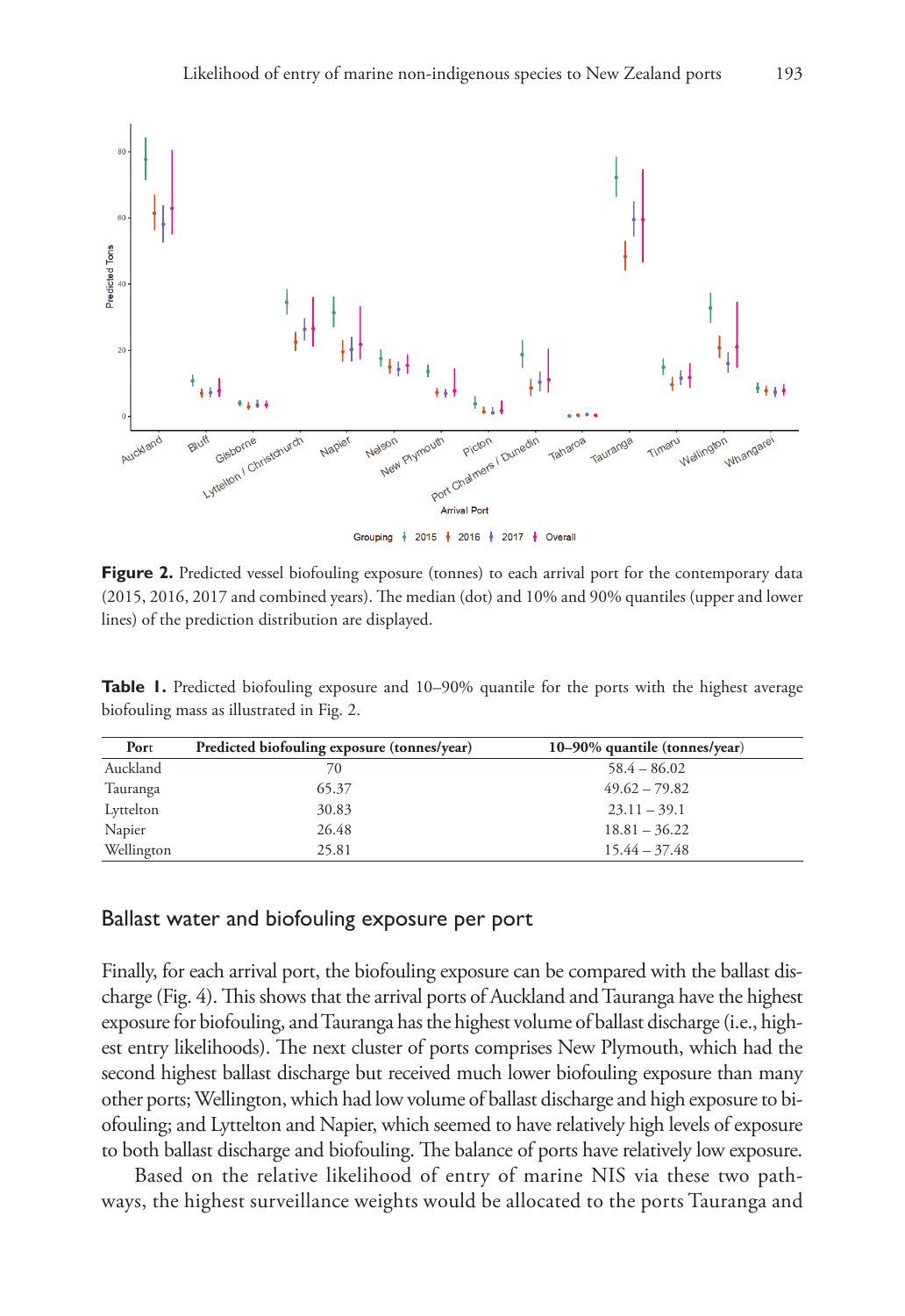

**Figure 3.** The variation of the actual biofouling mass (g/m2) versus the predicted biofouling mass (g/ m2). The vertical grey lines represent the 10% and 90% quantiles of predicted values. The diagonal line shows the 1:1 relationship.



**Figure 4.** Predicted vessel ballast water discharge (kilotonnes) vs biofouling exposure (tonnes) per port. The figure displays the mean and 10% and 90% quantiles of the bootstrap distribution for ballast water and from the prediction distribution for biofouling. The values are the average of ballast water and biofouling mass over years 2015 – 2017.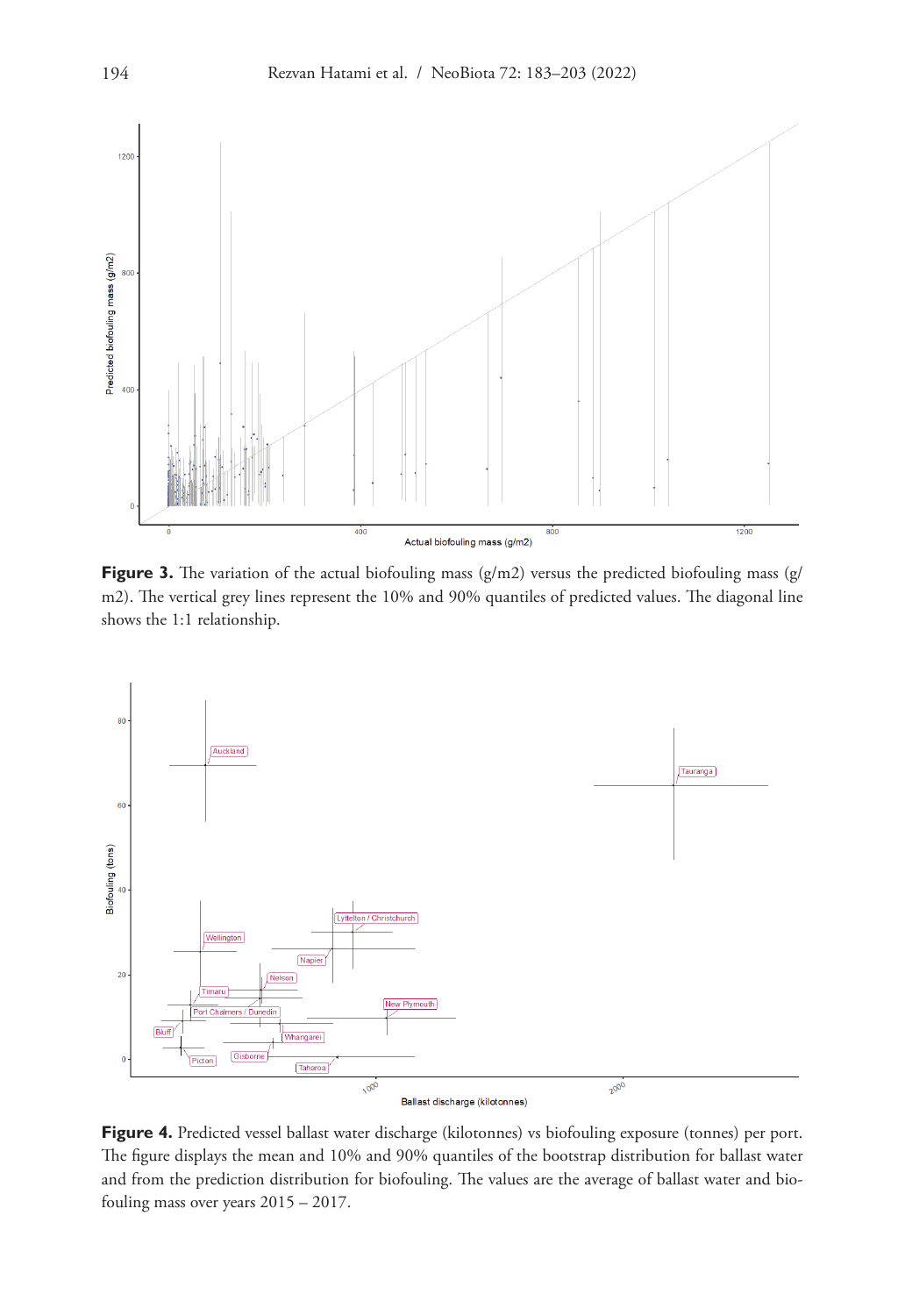Auckland, followed by Lyttelton, Napier, New Plymouth, and Wellington, whereas the lowest surveillance effort would be allocated to the ports Gisborne, Timaru, Bluff, and Picton.

#### Priority ports for marine surveillance

The relative entry likelihood weighting, calculated from the mean values of the estimated prediction distributions and scaled for the respective ballast discharge and biofouling exposure, is provided in Table 2. Based on these results, the ports with

| Port         | Total ballast discharge | Total biofouling exposure | Relative            | Relative allocation |
|--------------|-------------------------|---------------------------|---------------------|---------------------|
|              | (kilotonnes)            | (tonnes)                  | entry<br>likelihood | weight              |
|              |                         |                           |                     |                     |
| Auckland     | 307,807                 | 69.53                     | 0.59                | 0.13                |
| Lyttelton    | 904,603                 | 30.07                     | 0.43                | 0.1                 |
| Napier       | 823,096                 | 26.19                     | 0.38                | 0.09                |
| New Plymouth | 1,042,600               | 9.80                      | 0.31                | 0.07                |
| Wellington   | 288,243                 | 25.49                     | 0.25                | 0.06                |
| Nelson       | 534,271                 | 16.38                     | 0.24                | 0.06                |
| Dunedin      | 530,440                 | 14.45                     | 0.23                | 0.05                |

Whangarei 609,168 8.51 0.2 0.05 Taharoa 842,739 0.54 0.2 0.05 Gisborne 581,713 4.03 0.16 0.04 Timaru 247,965 12.82 0.15 0.04 Bluff 213,933 9.05 0.11 0.03 Picton 208,567 2.76 0.06 0.02

**Table 2.** Relative entry likelihood for each port for ballast water discharge and biofouling exposure, and relative surveillance effort allocation weights.

higher likelihood of marine NIS entry were Tauranga, Auckland, Lyttelton, Napier, and New Plymouth with scores of 1, 0.59, 0.43, 0.38, and 0.31, respectively. Tauranga was assigned a relative allocation weight of 0.23, followed by Auckland (0.13), Lyttelton (0.1), and Napier (0.09). New Plymouth, Wellington, Nelson, Dunedin, Whangarei, and Taharoa were ranked next based on their surveillance allocation weights. Gisborne, Timaru, Bluff, and Picton had the lowest relative weighted scores. There was a positive relationship between the number of vessel arrivals per port and the entry likelihood scores ( $r^2 = 0.75$ ). Ports where the entry likelihood is greater than might be predicted by numbers of arrivals alone include Tauranga, Napier, New Plymouth and Taharoa, where there are relatively large proportions of bulk carriers or tankers. Ports where entry likelihood seems lower include Auckland and Wellington. To investigate the variability of the ranking of sites, this allocation was also performed to each of the bootstrap replicates. Fig. 5 shows the histogram of ranks from this procedure.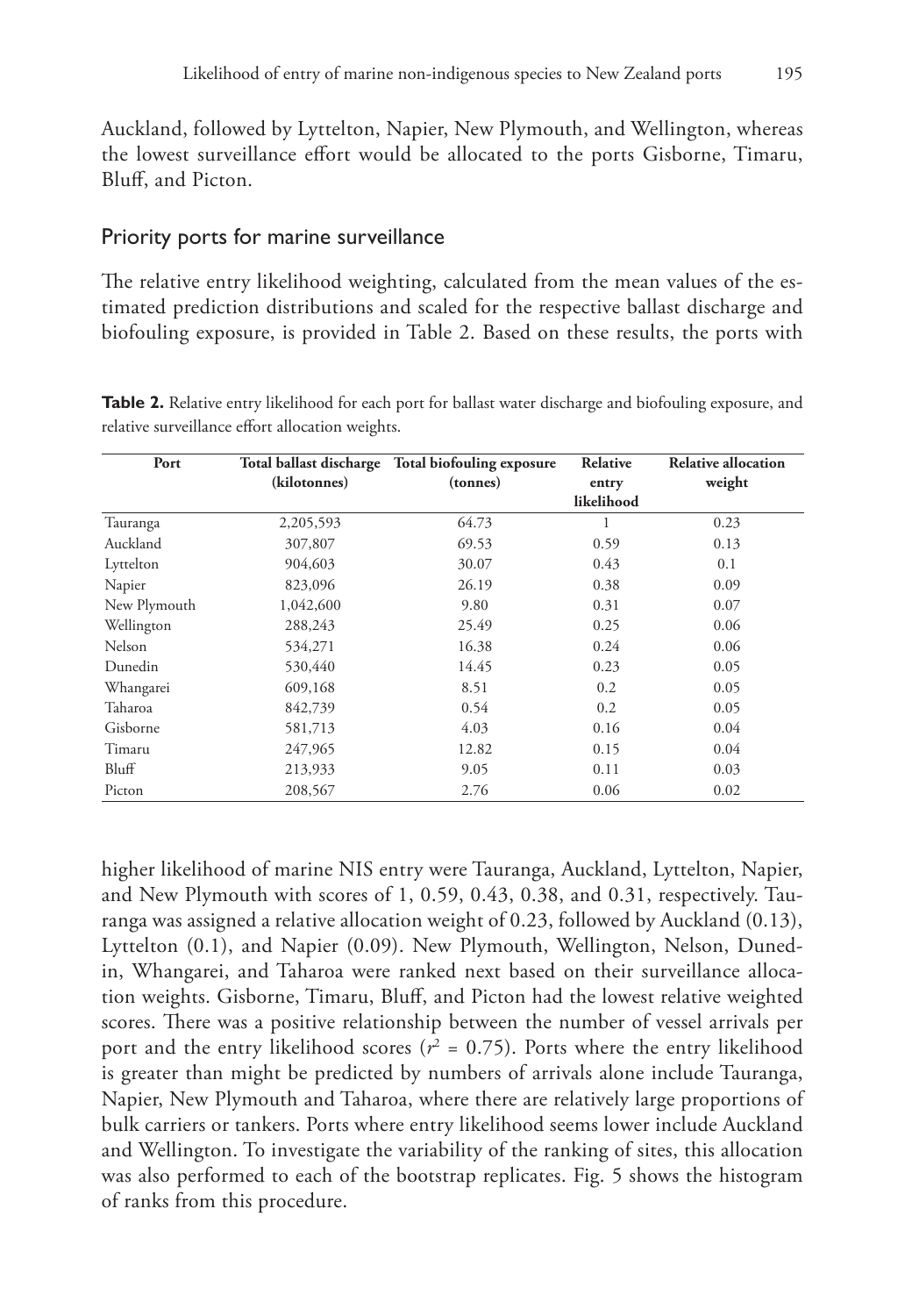

**Figure 5.** Rank histograms for surveillance allocation, as estimated by bootstrap and prediction simulation.

#### **Discussion**

We developed a systematic methodology that can be used to adapt surveillance effort over time in response to changes in propagule pressure. The methods can be applied to port systems in other countries or to other invasion pathways. Summarised at the highest level, the study applied model-based estimation to activity data, where the activity data were contemporary transits of marine vessels. In the case of ballast discharge, the model-based estimation was non-parametric, using KNN to identify the vessel transit trajectories that were most similar to the contemporary records on the available subset of fields. In a sense, the contemporary transit data reweighted the historical ballast discharge records, and the significant changes in activity observed in Tauranga were reflected in its enhanced likelihood of marine NIS entry via this pathway. For the biofouling exposure, we predicted vessel-level biofouling using random forests, and its uncertainty using quantile random forests, and computed port exposure directly from the contemporary transit records. Key in each case was the availability of contemporary activity data that could be used to calibrate the relative likelihood of marine NIS entry experienced by each port. In this system as in many others, the likelihood of entry scales smoothly with the exposure.

Based on this study, Tauranga had the highest predicted joint ballast discharge volume and exposure to biofouling. This is despite Auckland receiving the highest number of vessel visits in almost all years (Suppl. material 1: Fig. S5). It has previously been shown that total number of visits alone is not a reliable predictor of propagule pressure (Verling et al. 2005), and our results reinforce this outcome. Although the busiest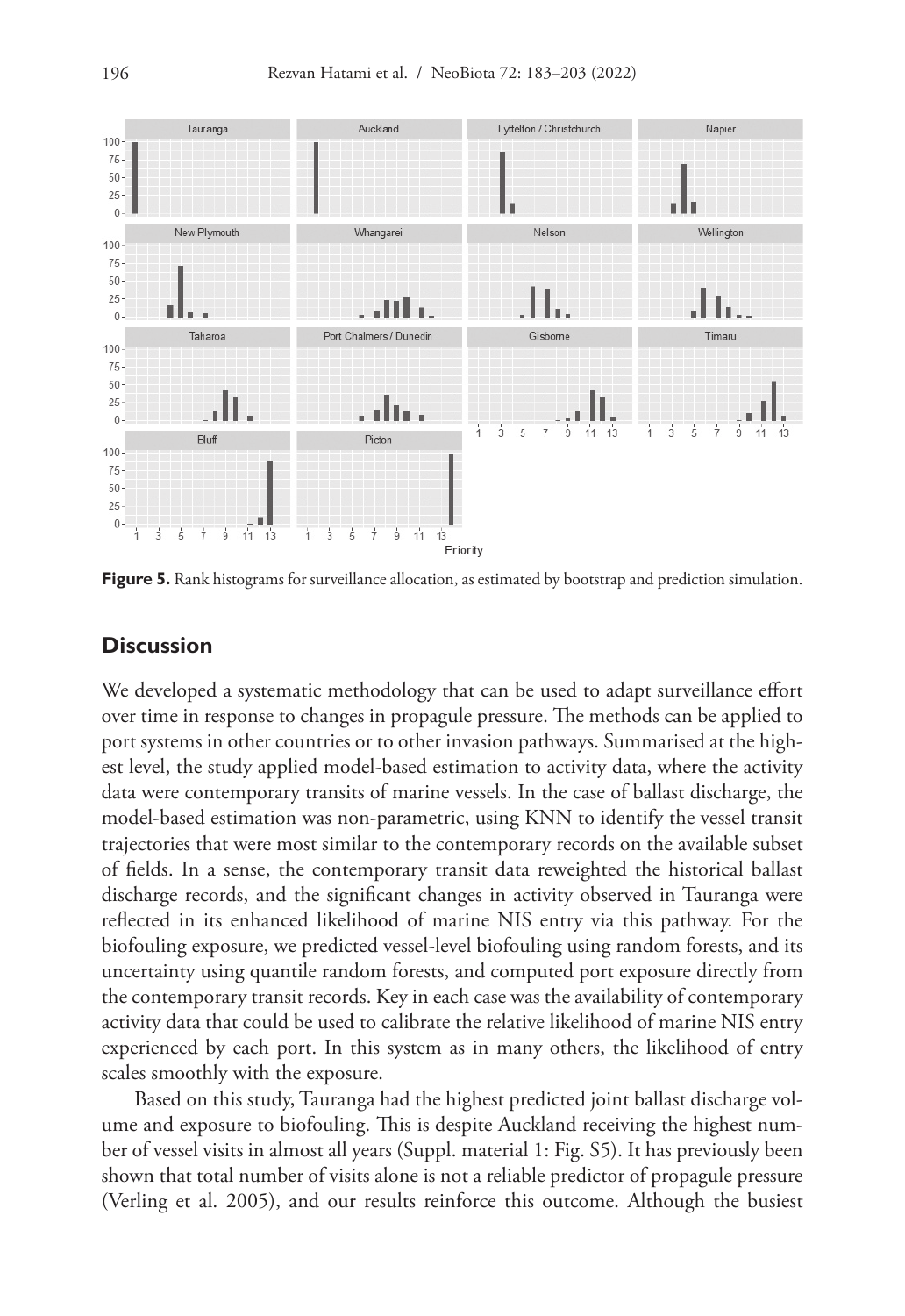ports – such as Auckland, Tauranga, and Lyttelton – had the highest relative exposure to ballast discharge and biofouling, other highly visited ports such as Wellington and Nelson had lower levels when compared to less visited ports such as Napier and New Plymouth. Several studies have relied on vessel visits as a proxy for propagule pressure in ballast water (Drake and Lodge 2004) and this might be a source of error due to significant differences between vessel types and their characterises and operational profiles (Minton et al. 2005; Verling et al. 2005). For example, Carney et al. (2017) reported that the increase in annual ballast discharge was not because of an increase in total vessel arrival numbers, but instead resulted from an increase in bulk carrier traffic. Thus, it seems that considering vessel type, size and discharge capacity will provide a better predicator of ballast discharge volume for the vessel.

Higher entry likelihood at Tauranga is likely related to this port having the highest number of discharge declarations, vessel visits and DWT. Tauranga was also visited with the highest number of bulk vessels, which along with containers had the highest discharge counts in the historical data. Considering that bulk vessels had the highest DWT and discharge volume among the vessel types, it is not surprising that their size and discharge volume contributed to their higher likelihood of marine NIS entry in Tauranga. Increase in ballast discharge in Tauranga, which reached its peak in 2016, was accompanied by the highest number of bulk carriers and containers visiting this port in 2016. Predicted ballast discharges were higher in 2016 mainly because the total annual number of vessels visiting New Zealand ports was highest in 2016; all the vessel types except for general cargo visited New Zealand's ports more in 2016 and had a higher DWT in this year. The total number of visits decreased in 2017, along with the numbers of visits by almost all vessel types including those with high DWT. This can explain the decrease in ballast water predicted values in 2017.

In several studies, ballast discharge volume and frequency have been reported to vary significantly by ship type (Verling et al. 2005; Minton et al. 2015), with the largest volumes of ballast water from bulkers and tankers (McGee et al. 2006; Cordell et al. 2009; Carney et al. 2017). Vessel type was consistently suggested as a reliable predictor of biofouling, as different vessels vary in the size and number of niche areas (Lacoursière-Roussel et al. 2012; Lane et al. 2018). Based on the results of cross-validation and model fit statistics, vessel type was not included as a variable in our models, but the variation may have been more efficiently represented by the included predictors, e.g., DWT. In this study, niche area and days since antifouling paint were the two most important variables explaining the variation of biofouling mass. Time since last cleaning and last antifouling paint also played a role in the increased likelihood of entry of marine NIS from biofouling (Floerl and Inglis 2005; Drake and Lodge 2007; Lacoursière-Roussel et al. 2012). Biofouling mass on the vessel might also vary depending on the other factors such as vessel speed as lower speeds and inactivity appear to give the fouling communities opportunity to settle (Minchin and Gollasch 2003).

As noted earlier, unregulated ballast discharge is an important pathway for marine NIS spread. Consequently, information about ballast discharge quantities, along with detailed information on ballast discharge mitigation measures such as open-ocean ex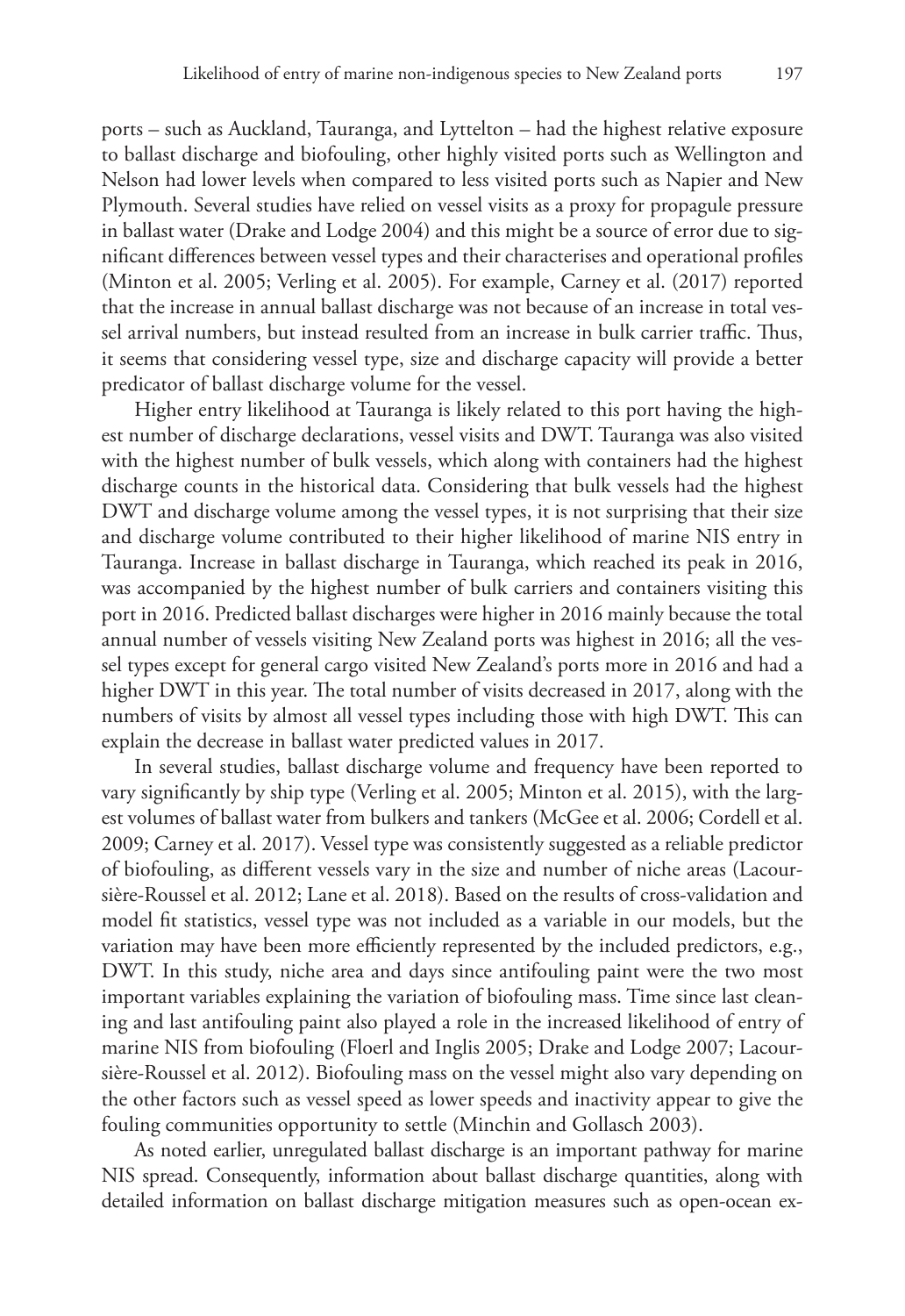change, would be valuable for risk analysis. This information would enable reporting of potentially risky discharge events, which could then be used to inform the ports that were most in need of surveillance. However, such records were not available for the contemporary data, and only intention-to-discharge records were available in the historical data.

This study predicted the amount of discharged ballast water and biofouling mass per port at the voyage level, and the ports where the discharge occurred. The predicted values of discharged ballast water and biofouling mass were used to review New Zealand's marine biosecurity surveillance programme by estimating the relative likelihood of entry of marine NIS at each port and allocating surveillance effort between ports accordingly. Some studies have aimed to identify hot spots of marine NIS exchange via ballast water (Drake and Lodge, 2004), or possible source ports and countries for the arrival of a specific NIS by analysing international shipping networks and generating pathway simulations to help optimise shipping container inspection protocols (Paini and Yemshanov 2012). This study differs from previous studies in that a combination of information about vessel traffic patterns and vessel characteristics was used to identify ports likely to receive marine NIS, whilst including a measure of propagule pressure associated with each vessel arrival. Other studies tried to prioritise locations for tracking biological invasions, but used less exhaustive analyses and were more descriptive to illustrate the utility of the database (e.g., Molnar et al. 2008) or to prioritise the pathways that pose the greatest threat (e.g., McGee et al. 2006). In comparison, we developed a systematic methodology that can be used to adapt surveillance effort over time in response to changing vessel profiles and can be applied to ports in other countries or globally. The techniques used in this study allowed us to consider multiple discharges during a voyage for ballast water analysis, and to account for biofouling presence and mass while predicting voyage-level, port-level, and annual propagule pressure.

This study has limitations. We did not incorporate other factors that might mitigate or exacerbate entry likelihood, such as the efficiency of ballast water exchange or treatment in removing marine NIS (Minton et al. 2005), or the influence of transit time on ballast water organism survival prior to discharge (Cordell et al. 2009). Our analysis gave equal weighting to the importance of ballast water and biofouling as pathways for the introduction of marine NIS. Although numerous studies have attempted to summarise the relative importance of these and other pathways for the introduction of marine NIS based on records of established species, such studies typically include many historical (e.g., pre-1950) introduction records, hence the numbers of marine NIS attributed to each pathway may not reflect contemporary patterns of transport. Moreover, many marine NIS can be transported within ballast water and as biofouling, making it difficult to distinguish the relative contribution of each pathway (Fofonoff et al. 2003).

Drake and Lodge (2007) estimated the abundance of fouling organisms on a typical merchant vessel to be between 5.85  $\times$  10<sup>5</sup> and 6.19  $\times$  10<sup>6</sup> individuals, which is within the range of abundance of organisms contained in untreated ballast discharges  $(2.63 \times 10^5 - 9.83 \times 10^6 \text{ individuals}; \text{Minton et al. } (2005)).$  While these gross metrics of per vessel propagule pressure are comparable, it is unclear whether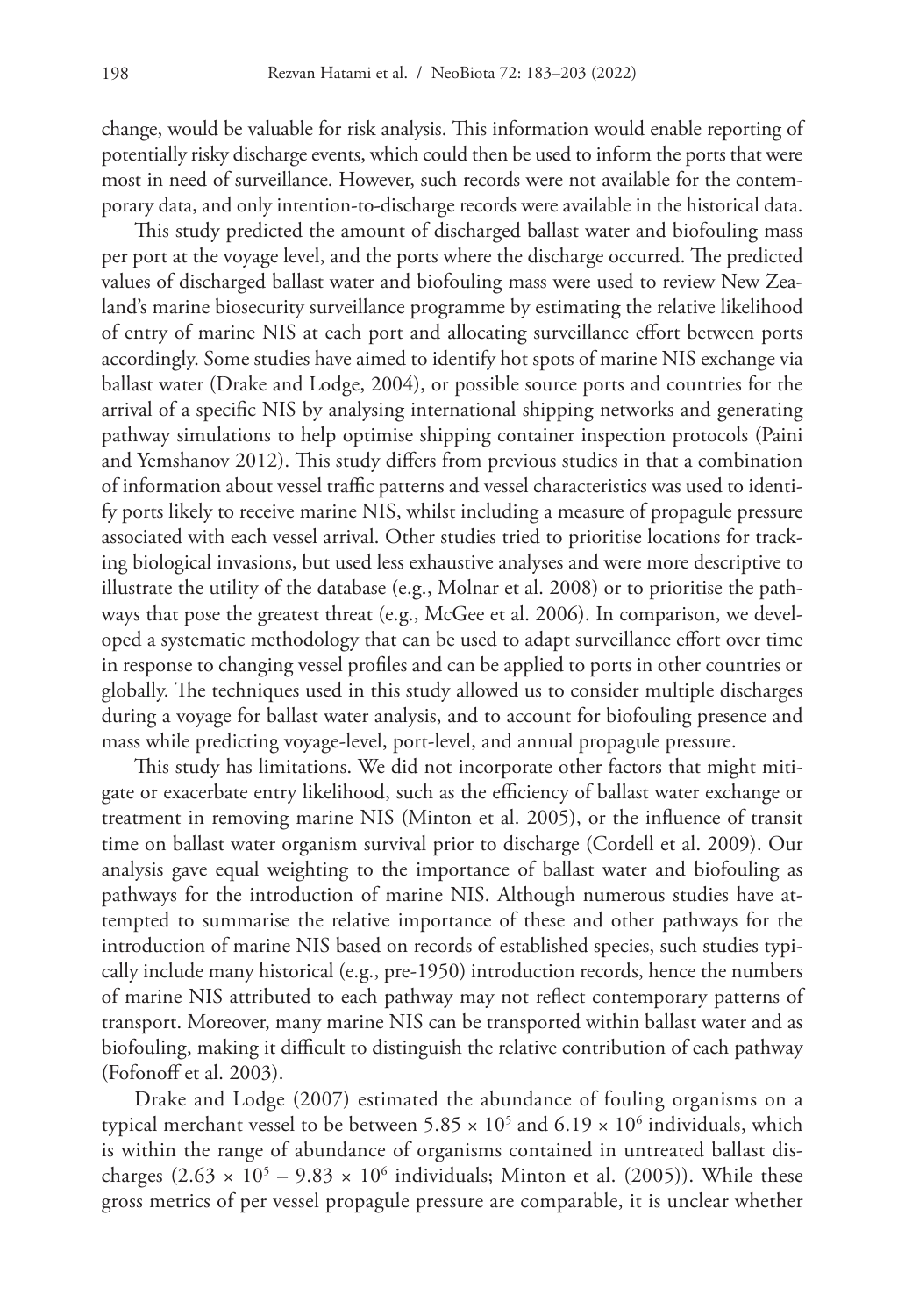organisms are equally likely to be introduced, or if introductions by each pathway have the same likelihood of survival and establishment. In the absence of this information the standardised pathway weightings seem appropriate. In aligning surveillance with contemporary patterns of international shipping it is also important to consider other influences on the allocation of survey effort. For example, our analysis did not include port arrivals by small ("recreational") craft, which also carry burdens of biofouling (Floerl et al. 2008; Lane et al. 2018). More than 600 small marine craft enter New Zealand waters each year, with around two thirds of these clearing Customs in Opua. Other significant places of first arrival for small craft are Auckland, Whangarei and Picton which, with Opua, account for more than 90% of annual arrivals. We also did not consider the relationship between surveillance effort and detection probability at the scale of the port, which can be influenced by the size and dispersion of habitats suitable for establishment by marine NIS. For example, the total area of Waitematā Harbour, Auckland, is at least  $3 \times$  that of Nelson Harbour and contains the Port of Auckland and 11 marinas for small craft which are distributed from the mouth to the head of the harbour (Morrisey et al. 2012). Gaining equitable survey sensitivity across the surveyed ports requires a proportionately larger sample effort in larger harbours.

Specific policy outcomes regarding surveillance are beyond the scope of this paper. Nonetheless, the change in the pattern of vessel transits between the early 2000's and the contemporary data show that the propagule pressure has sharply increased in Tauranga relative to the other ports, and is now similar to that of Auckland. Further, Napier is subject to similar levels of propagule pressure to locations currently included in the MHRSS programme.

## **Conclusions**

We developed a systematic methodology that can be used to adapt surveillance effort over time in response to changing vessel arrival patterns and types, and that can be applied to maritime ports in other countries or to other invasion pathways. Aligning survey effort with marine NIS entry likelihoods will increase the likelihood of early detection and improve management outcomes. The systematic likelihood-based methodology designed here is flexible and can be applied to surveillance programmes at any time if changes to propagule pressure occur.

### **Acknowledgements**

The authors acknowledge the financial and other support provided by the New Zealand Ministry for Primary Industries, the Australian Department of Agriculture, Water and the Environment, and the University of Melbourne through the Centre of Excellence for Biosecurity Risk Analysis, an initiative of the Australian government.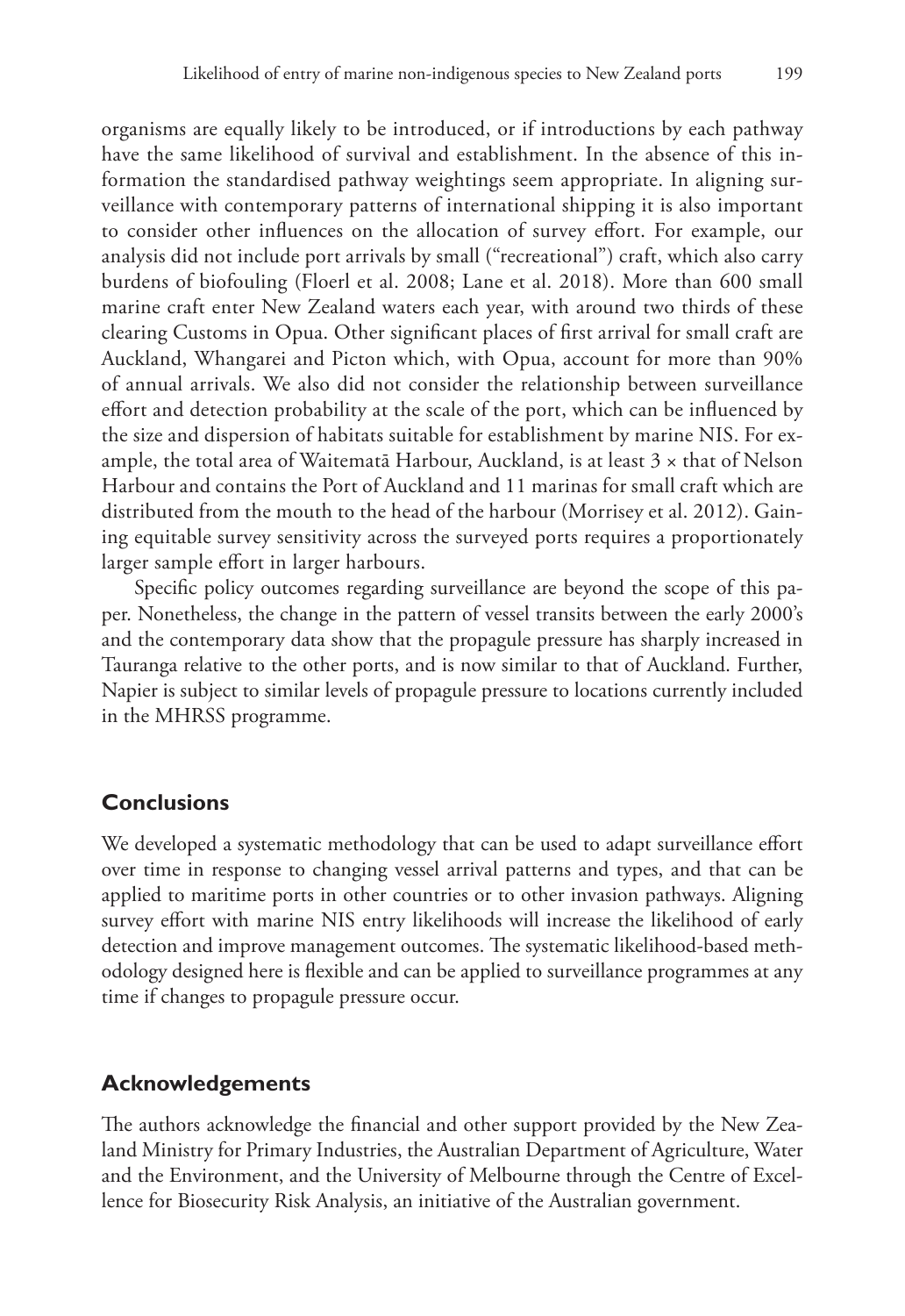#### **References**

- Bell A, Phillips S, Georgiades E, Kluza D (2011) Risk analysis: vessel biofouling. MAF Wellington, 151 pp.
- Breiman L (2001) Random forests. Machine Learning 45(1): 5–32. [https://doi.](https://doi.org/10.1023/A:1010933404324) [org/10.1023/A:1010933404324](https://doi.org/10.1023/A:1010933404324)
- Buuren SV, Groothuis-Oudshoorn K (2010) MICE: Multivariate imputation by chained equations in R. Journal of Statistical Software 45: 1–68. <https://doi.org/10.18637/jss.v045.i03>
- Carney KJ, Minton MS, Holzer KK, Miller AW, McCann LD, Ruiz GM (2017) Evaluating the combined effects of ballast water management and trade dynamics on transfers of marine organisms by ships. PLoS ONE 12(3): e0172468. <https://doi.org/10.1371/journal.pone.0172468>
- Clarke S, Hollings T, Liu N, Hood G, Robinson AP (2017) Biosecurity risk factors presented by international vessels: A statistical analysis. Biological Invasions 19(10): 2837–2850. <https://doi.org/10.1007/s10530-017-1486-1>
- Cope RC, Prowse TA, Ross JV, Wittmann TA, Cassey P (2015) Temporal modelling of ballast water discharge and ship-mediated invasion risk to Australia. Royal Society Open Science 2(4): e150039. <https://doi.org/10.1098/rsos.150039>
- Cordell JR, Lawrence DJ, Ferm NC, Tear LM, Smith SS, Herwig RP (2009) Factors influencing densities of non‐indigenous species in the ballast water of ships arriving at ports in Puget Sound, Washington, United States. Aquatic Conservation 19(3): 322–343. [https://](https://doi.org/10.1002/aqc.986) [doi.org/10.1002/aqc.986](https://doi.org/10.1002/aqc.986)
- Cranfield HJ, Gordon DP, Willan RC, Marshall BA, Battershill CN, Francis MP, Nelson WA, Glasby CJ, Read CB (1998) Adventive marine species in New Zealand, 48 pp.
- Davidson I, Scianni C, Hewitt C, Everett R, Holm E, Tamburri M, Ruiz G (2016) Mini-review: Assessing the drivers of ship biofouling management – aligning industry and biosecurity goals. Biofouling 32(4): 411–428.<https://doi.org/10.1080/08927014.2016.1149572>
- Drake JM, Lodge DM (2004) Global hot spots of biological invasions: Evaluating options for ballast-water management. Proceedings of the Royal Society of London. Series B, Biological Sciences 271(1539): 575–580.<https://doi.org/10.1098/rspb.2003.2629>
- Drake JM, Lodge DM (2007) Hull fouling is a risk factor for intercontinental species exchange in aquatic ecosystems. Aquatic Invasions 2(2): 121–131. [https://doi.org/10.3391/](https://doi.org/10.3391/ai.2007.2.2.7) [ai.2007.2.2.7](https://doi.org/10.3391/ai.2007.2.2.7)
- Fix E, Hodges JL (1951) Discriminatory analysis nonparametric discrimination: consistency properties. Report #4 US Air Force School of Aviation Medicine, Random Field, Texas. Published in Silverman and Jones (1989).<https://doi.org/10.1037/e471672008-001>
- Floerl O, Inglis GJ (2005) Starting the invasion pathway: The interaction between source populations and human transport vectors. Biological Invasions 7(4): 589–606. [https://doi.](https://doi.org/10.1007/s10530-004-0952-8) [org/10.1007/s10530-004-0952-8](https://doi.org/10.1007/s10530-004-0952-8)
- Floerl O, Smith M, Inglis G, Davey N, Seaward K, Johnston O, Fitridge I, Rush N, Middleton C, Coutts A (2008) Vessel biofouling as a vector for the introduction of non-indigenous marine species to New Zealand: Recreational yachts. NIWA report CHC2006-024.
- Fofonoff PW, Ruiz GM, Steves B, Carlton JT (2003) In ships or on ships? Mechanisms of transfer and invasion for nonnative species to the coasts of North America. In: Ruiz GM,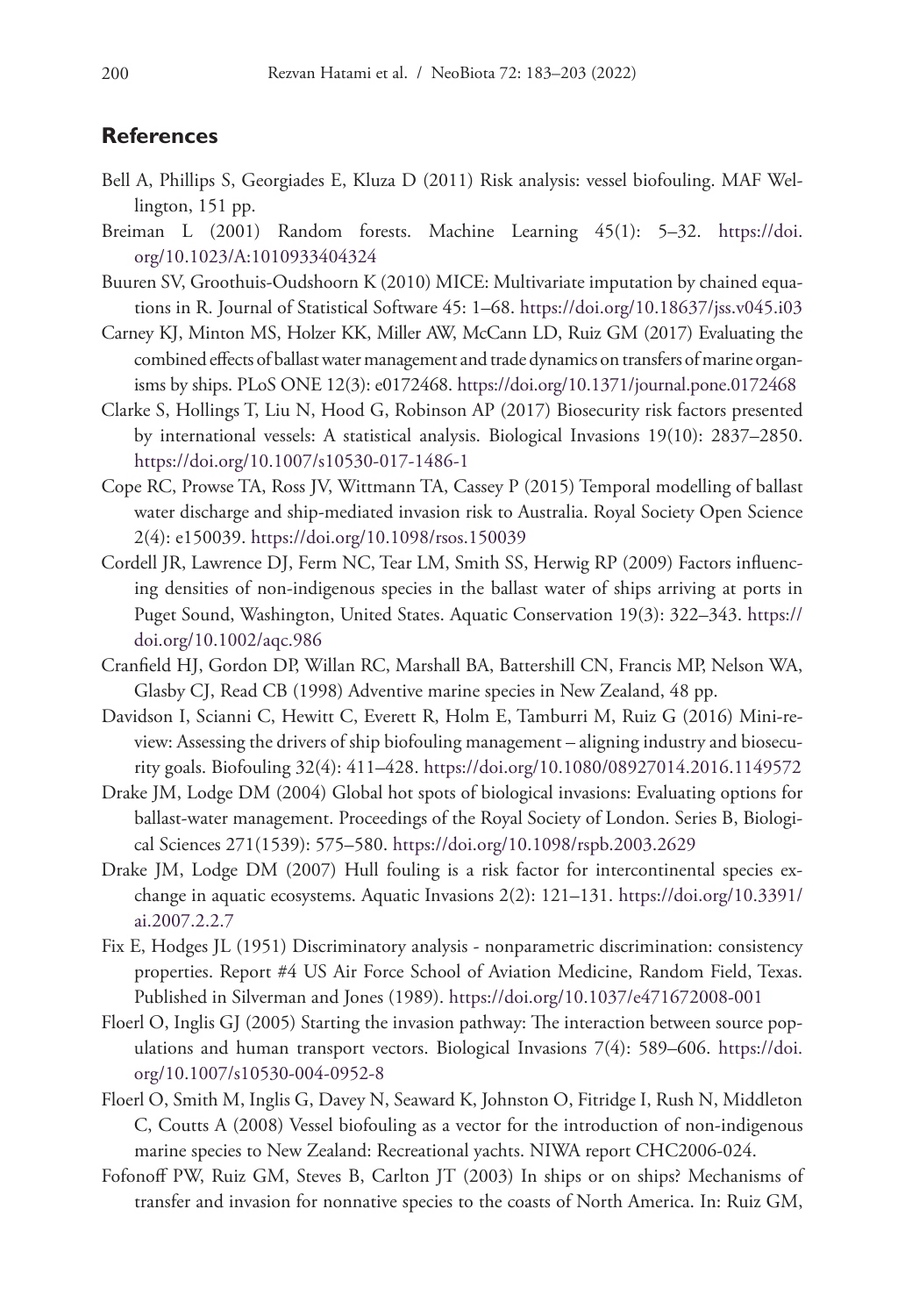Carlton JT (Eds) Invasive species: vectors and management strategies. Island Press, Washington, 152–182.

- Georgiades E, Kluza D, Bates T, Lubarsky K, Brunton J, Growcott A, Smith T, McDonald S, Gould B, Parker N, Bell A (2020) Regulating vessel biofouling to support New Zealand's marine biosecurity system-a blue print for evidence-based decision making. Frontiers in Marine Science 7: e7.<https://doi.org/10.3389/fmars.2020.00390>
- Hastie T, Robert T, Jerome F (2017) The elements of statistical learning: data mining, inference, and prediction. Springer Science & Business Media, 764 pp.
- Hewitt C, Campbell ML (2010) The relative contribution of vectors to the introduction and translocation of invasive marine species.
- Hewitt, CL, Campbell ML (2010) The relative contribution of vectors to the introduction and translocation of invasive marine species. Prepared for the Department of Agriculture, Fisheries and Forestry (DAFF), Australia.
- Hewitt CL, Gollasch S, Minchin D (2009) The vessel as a vector-biofouling, ballast water and sediments. Biological invasions in marine ecosystems. Springer, 117–131. [https://doi.](https://doi.org/10.1007/978-3-540-79236-9_6) [org/10.1007/978-3-540-79236-9\\_6](https://doi.org/10.1007/978-3-540-79236-9_6)
- Hulme PE (2009) Trade, transport and trouble: Managing invasive species pathways in an era of globalization. Journal of Applied Ecology 46(1): 10–18. [https://doi.org/10.1111/](https://doi.org/10.1111/j.1365-2664.2008.01600.x) [j.1365-2664.2008.01600.x](https://doi.org/10.1111/j.1365-2664.2008.01600.x)
- Inglis GJ (2001a) Criteria for identifying and selecting high value locations and locations at risk of invasion by exotic marine organisms in New Zealand. Final research report for Ministry of Fisheries research project ZBS2000/01A, objectives 1 & 2. National Institute of Water and Atmospheric Research, Wellington, 27 pp.
- Inglis GJ (2001b) Criteria for selecting New Zealand ports and other points of entry that have a high risk of invasion by new exotic marine organisms. National Institute of Water and Atmospheric Research, Wellington, New Zealand, 31 pp.
- Inglis GJ, Hurren H, Gust N, Oldman J, Fitridge I, Floerl O, Hayden B (2006) Surveillance design for early detection of unwanted exotic marine organisms in New Zealand., Prepared for MAF Biosecurity New Zealand Post-clearance Directorate for Project ZBS2001-01, Wellington.
- Inglis GJ, Floerl O, Ahyong S, Cox S, Unwin M, Ponder-Sutton A, Seaward K, Kospartov M, Read G, Gordon D, Hosie A, Nelson W, d'Archino R, Bell A, Kluza D (2010) The biosecurity risks associated with biofouling on international vessels arriving in New Zealand: summary of the patterns and predictors of fouling. Prepared for Biosecurity New Zealand Policy and Risk Directorate, National Institute of Water and Atmospheric Research. NIWA, Wellington.
- International Maritime Organization [IMO] (2017) New Global Project to Address Bioinvasions Via Ship's Hulls. International Maritime Organization London.
- Kolar CS, Lodge DM (2001) Progress in invasion biology: Predicting invaders. Trends in Ecology & Evolution 16(4): 199–204. [https://doi.org/10.1016/S0169-5347\(01\)02101-2](https://doi.org/10.1016/S0169-5347(01)02101-2)
- Kospartov K, Inglis GJ, Seaward K, van den Brink A, D'Archino R, Ahyong S (2008) Non-indigenous and cryptogenic marine species in New Zealand. MAF Biosecurity New Zealand Post-clearance Directorate for Project BNZ10740.
- Lacoursière-Roussel A, Forrest BM, Guichard F, Piola RF, McKindsey CW (2012) Modeling biofouling from boat and source characteristics: A comparative study between Canada and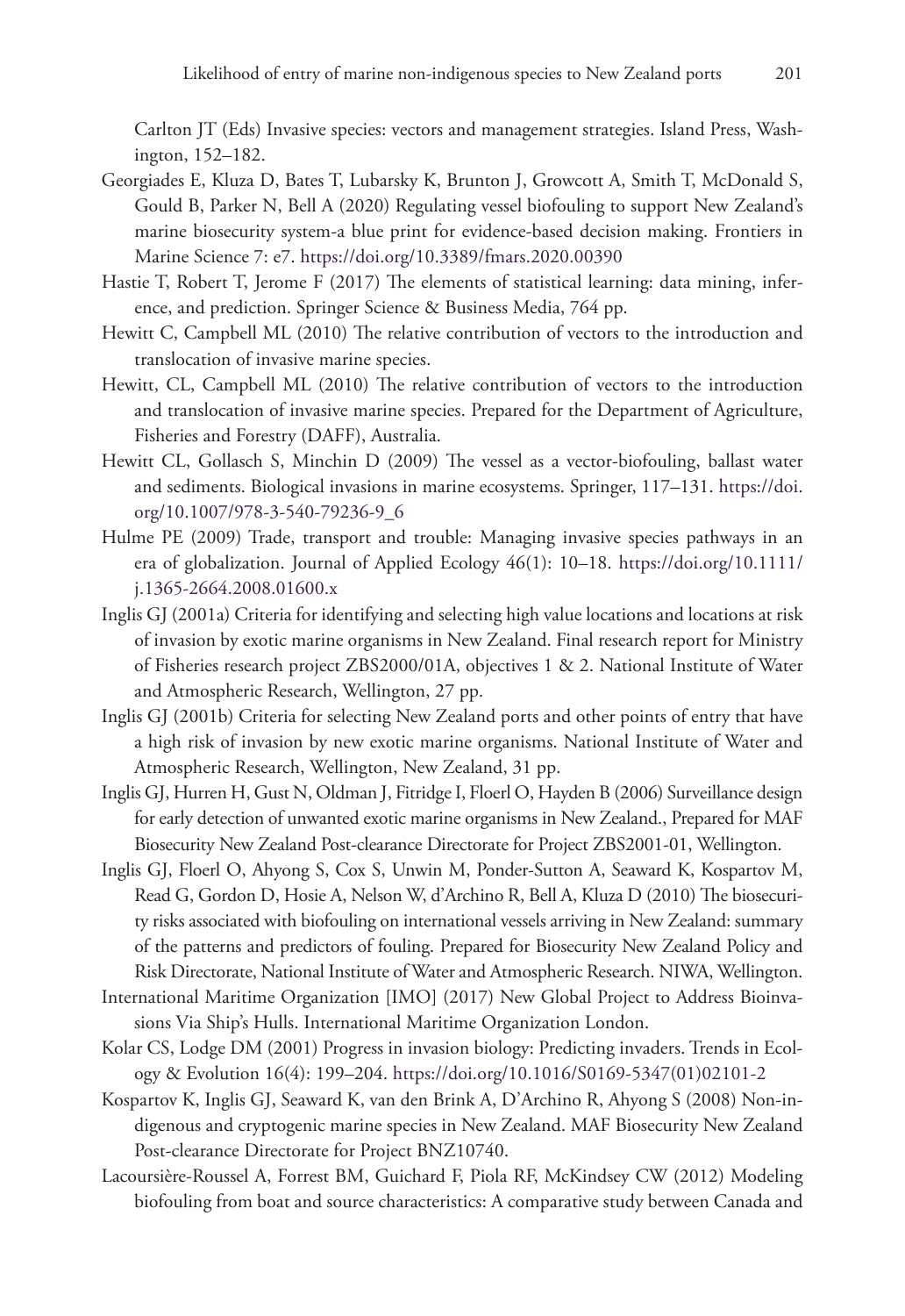New Zealand. Biological Invasions 14(11): 2301–2314. [https://doi.org/10.1007/s10530-](https://doi.org/10.1007/s10530-012-0230-0) [012-0230-0](https://doi.org/10.1007/s10530-012-0230-0)

- Lane SE, Hollings T, Hayes KR, McEnnulty FR, Green M, Georgiades E, Robinson AP (2018) Risk factors for fouling biomass: Evidence from small vessels in Australia. Biofouling 34(9): 1032–1045.<https://doi.org/10.1080/08927014.2018.1536202>
- Liaw A, Wiener M (2002) Classification and regression by randomForest. R News 2: 18–22.
- McCarthy SA, Khambaty FM (1994) International dissemination of epidemic Vibrio cholerae by cargo ship ballast and other nonpotable waters. Applied and Environmental Microbiology 60(7): 2597–2601.<https://doi.org/10.1128/aem.60.7.2597-2601.1994>
- McGee S, Piorkowski R, Ruiz G (2006) Analysis of recent vessel arrivals and ballast water discharge in Alaska: Toward assessing ship-mediated invasion risk. Marine Pollution Bulletin 52(12): 1634–1645. <https://doi.org/10.1016/j.marpolbul.2006.06.005>
- Meinshausen N (2017) QuantregForest: Quantile Regression Forests. R package version 1.3–7. R Foundation for Statistical Computing.
- Minchin D, Gollasch S (2003) Fouling and ships' hulls: How changing circumstances and spawning events may result in the spread of exotic species. Biofouling 19(sup1): 111–122. <https://doi.org/10.1080/0892701021000057891>
- Ministry for Primary Industries (2019) Arrival Process Steps Vessels. Ministry for Primary Industries, Wellington, New Zealand.
- Minton MS, Verling E, Miller AW, Ruiz GM (2005) Reducing propagule supply and coastal invasions via ships: Effects of emerging strategies. Frontiers in Ecology and the Environment 3(6): 304–308. [https://doi.org/10.1890/1540-9295\(2005\)003\[0304:RPSACI\]2.0.CO;2](https://doi.org/10.1890/1540-9295(2005)003%5B0304:RPSACI%5D2.0.CO;2)
- Minton MS, Miller AW, Ruiz GM (2015) Implications of Ship Type on Delivery and Management of Ballast Water. Biological invasions in changing ecosystems. Sciendo Migration: 343–364.<https://doi.org/10.1515/9783110438666-021>
- Molnar JL, Gamboa RL, Revenga C, Spalding MD (2008) Assessing the global threat of invasive species to marine biodiversity. Frontiers in Ecology and the Environment 6(9): 485– 492.<https://doi.org/10.1890/070064>
- Morrisey D, Inglis GJ, Peacock L, Seaward K (2012) Stochastic scenario tree modelling for the Marine High Risk Surveillance. Prepared for the Ministry for Primary Industries (SOW12099). NIWA. 1 Client report, Nelson.
- Moser CS, Wier TP, Grant JF, First MR, Tamburri MN, Ruiz GM, Miller AW, Drake LA (2016) Quantifying the total wetted surface area of the world fleet: A first step in determining the potential extent of ships' biofouling. Biological Invasions 18(1): 265–277. [https://](https://doi.org/10.1007/s10530-015-1007-z) [doi.org/10.1007/s10530-015-1007-z](https://doi.org/10.1007/s10530-015-1007-z)
- Paini DR, Yemshanov D (2012) Modelling the arrival of invasive organisms via the international marine shipping network: A Khapra beetle study. PLoS ONE 7(9): e44589. [https://](https://doi.org/10.1371/journal.pone.0044589) [doi.org/10.1371/journal.pone.0044589](https://doi.org/10.1371/journal.pone.0044589)
- Seaward K, Acosta H, Inglis GJ, Wood B, Riding TA, Wilkens S, Gould B (2015) The Marine Biosecurity Porthole-a web-based information system on non-indigenous marine species in New Zealand. Management of Biological Invasions : International Journal of Applied Research on Biological Invasions 6(2): 177–184. <https://doi.org/10.3391/mbi.2015.6.2.08>